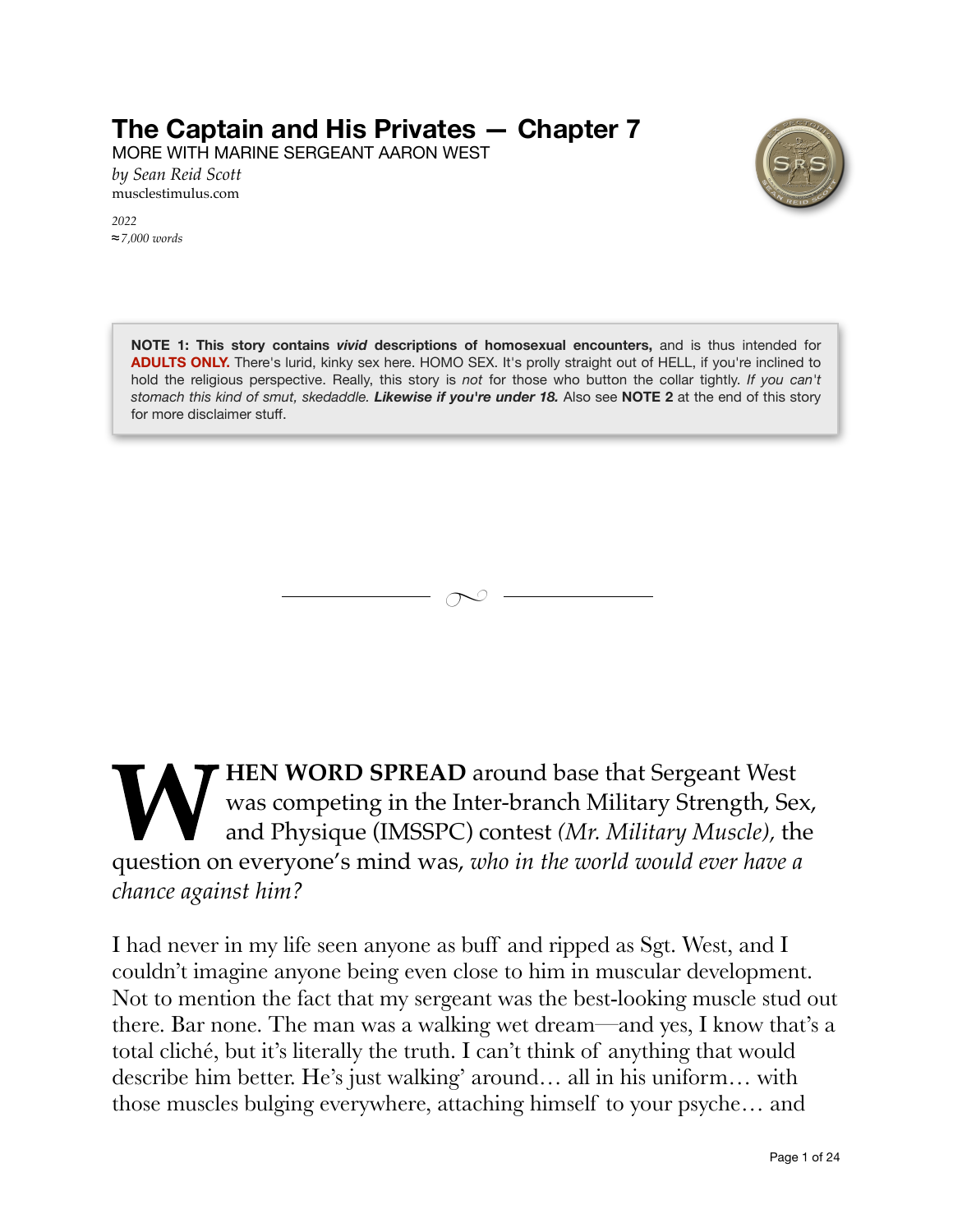well, yeah… he's made me come for sure. He's a literal walking *Wet. Dream.*  I'm not ashamed to admit that Sgt. West leaves me unable to conjure up any other visual metaphors.

Deal with it. The man numbs the mind, okay?

And I'd be the first to admit that I've had at least one orgasm per day, fantasizing about him, ever since I'd been assigned to his unit. The man pushes all of my *desire* buttons—and he's created new buttons in me that only he could push! Our barrack's smelled like cum and sweat all the time, so I know I'm not the only one under Sgt. West to felt this way. And speaking of being *under* Sgt. West… holy fuck that's all I wanted in life now.

But being one of many lowly privates in Sgt. West's unit, I knew he didn't even know I existed —except when I missed a spot shining my shoes or when something was out of place with my bed or such. The man never acknowledged me, other than to give an order.

That was… until this week. And I thought I would die that he'd actually approached me. "Private First Class Morris, report to my office at 1500 hours," he'd barked as I had passed by him at mess.

*Who, me?* I was immediately scared, intimidated, worried, excited, enthralled, and most of all… *hard.* What would Sgt. West want with me? Had he seen me stealing looks at him? Unlikely that he even cared about that, since *everyone* who ever laid eyes on the man *had* to gawk and gawk. Like I said, the man's physique was mind-numbing. Bigger arms than you can believe; shoulders that basically required a "wide-load" permit wherever he went; a set of pectorals that he probably got from some planetarium model of the solar system—those things were like *planets!* And his legs… well just *fuck.* I continually had fantasies of getting my head stuck between those babies… I mean, what a way to go! He could probably crush propane tanks with 'em.

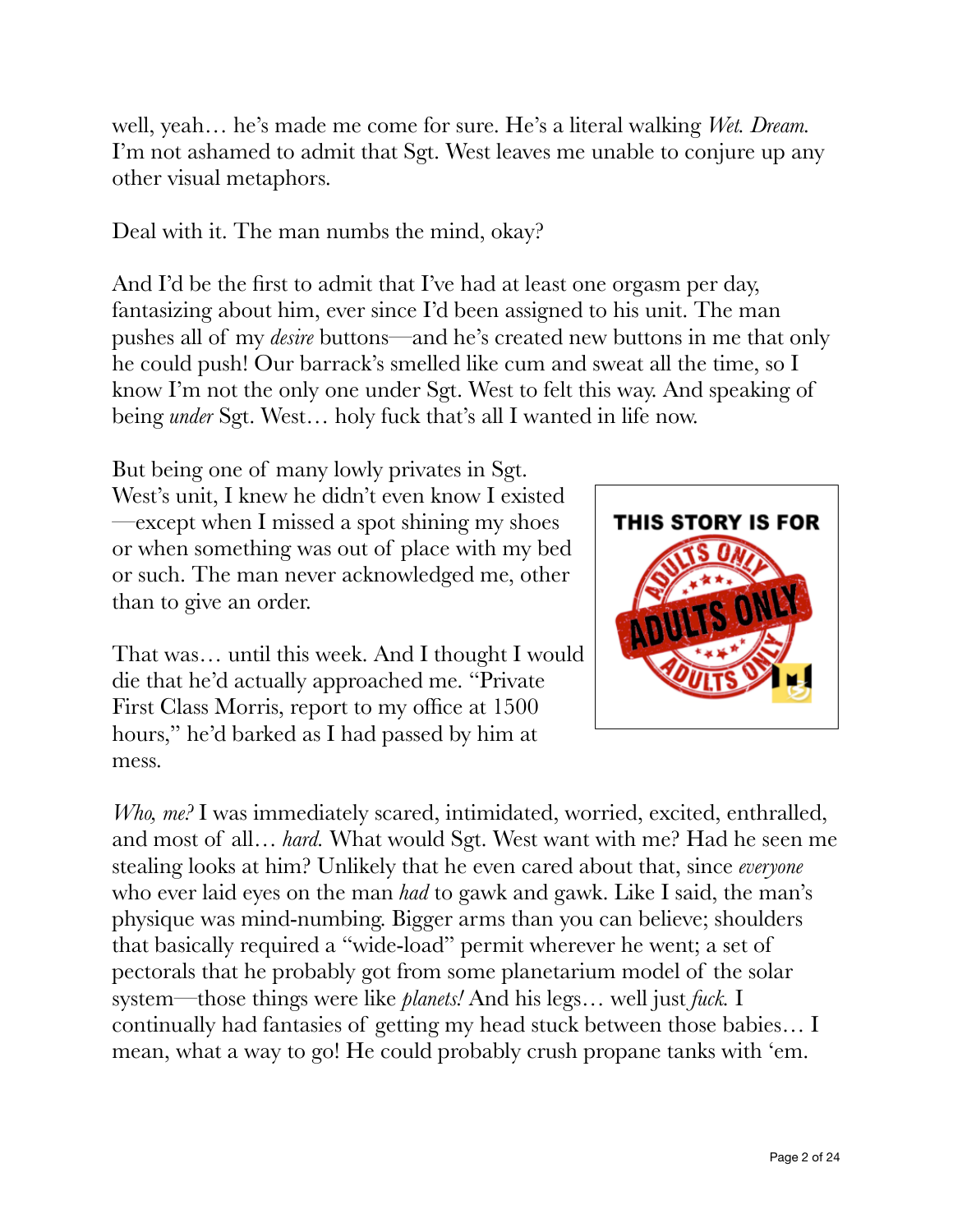Add to all this, the man's golden-red short hair, searchlight-bright teeth that dimpled his cheeks whenever he showed them off, and his golden-tan, blemish-free skin that held *ab.so.lute.ly. no fat…* and you had my definition of a muscle-sex *god.* And truth be told, even though the sergeant was as tough as nails and someone no human would *ever* dream of crossing, he seemed to have this kind of youthful exuberance that just wouldn't stop. He was always the picture of authority with his men, but I'd seen him with a few officers and other enlisted Marines… and he was… *fun?* He joked, he teased, he slapped backs… he seemed to really love what he did… to really love life. And regardless of which superior officer he interacted with, even though Sgt. West always gave the respect his superiors deserved, he was *never* intimidated. Not by anyone.

"Sergeant West. Yes, sir! I mean, Yes, sergeant, sir!" Oh fuck, I'd just embarrassed myself to no end. You don't call a sergeant *sir.* But whenever I'm around Sgt. West, I lose it. I just fucking forget which planet I'm on. *Fuck.* I stood at attention, waiting for the reprimand… that never came. Instead… was that a chuckle? All he said was, "Very well, Private," and then he moved on. What the fuck? I totally expected to face a court-marshal or something.

So anyway, you can imagine that by the time I'd finished lunch in the mess hall and had ruminated and worried on my bed in the barracks, when 1500 hours rolled around and I found myself entering Sgt. West's office, I was a jumble of nerves. Nearly in a panic.

He was sitting at his desk. He wore his tan service uniform as usual, and it must be said that Sgt. West in uniform is worse than the best porn you could ever imagine. I mean… *better* than. Or whatever. Depends on your perspective I guess. For me, it was worse, because the man gave me an insta-boner all the time. And that's not something that's easy to hide in your Marine uniform. At that moment, when I stood at attention in front of him, my perspective was one of awe, and gut-punching lust. Not to mention fear. I felt a fever coming on. Why was it so fucking hot in here? Damn, the man did things to me that no man had a right to do. Except for Sgt. West. He had the right to do anything he wanted to me. And I'd accept it, no matter how inappropriate… no matter how lewd. In fact, the lewder the better. Lewder? Whatever.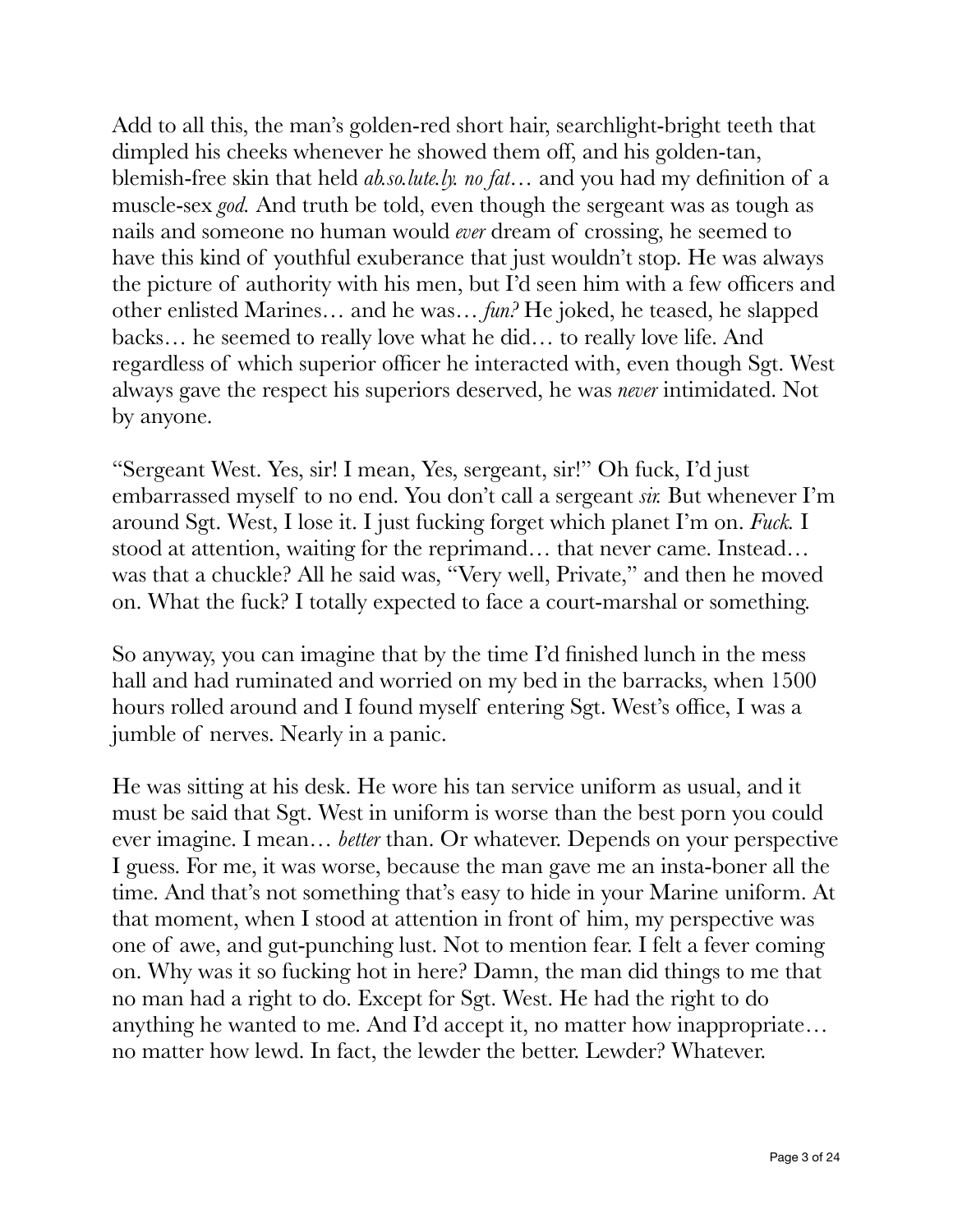"At ease, private," he said, not looking up from whatever the hell paperwork he was reading. His immense, lean forearms rippled as he held the paper. Fucking fuck the man was all *meat.* His forearms were hairless, and that was new. He usually sported a light coat of golden-blond hair on his forearms. Either way, the man was so stacked and lean that I wanted to *eat. him. right.there.*

I stood at ease.

Then he looked up at me. Of course, I stared straight ahead. But out of my periph, I could see that blinging smile, and those deep-cut dimples. And my stomach fell out. I'm sure it did. I would definitely need a trip to the medic when I was done here. "Private, are you familiar with the IMSSPC?"

*Am I aware? Fuck, I only jerk off every hour on the hour, thinking of* you *just fucking*  dominating *that competition next week!* "The Mr. Military Muscle competition? Yes, sergeant. Yes, I am, sergeant."

"Good. Then you may be aware that I'll be participating this year?"

"Yes, sergeant. I am. And may I say," I continued to stare at the wall behind him, "you are obviously going to win it with no problem. Sir." Oh fuck. Not again with the *sir.*

I could see him smile again. *Would someone please just shoot me? I cannot deal with how gorgeous this muscle man is.* "Be that as it may," he said, generously ignoring my faux pas once again, "I would like to do a bit of last-minute training before next week." He stood from his desk, looked at me, and said, "Please stand down, Morris."

I swallowed hard, and relaxed my stance.

"I'd like you to assist me, private."

*Oh holy hell no.* Just… no. *I mean, while it would be some kind of dream come true, being alone with Sgt. West, doing some kind of workout training… Oh holy* hell *no. There's no way in all eternity that I could maintain my composure under those circumstances.* I pictured myself blowing my load after just seeing Sgt. West take off his shirt!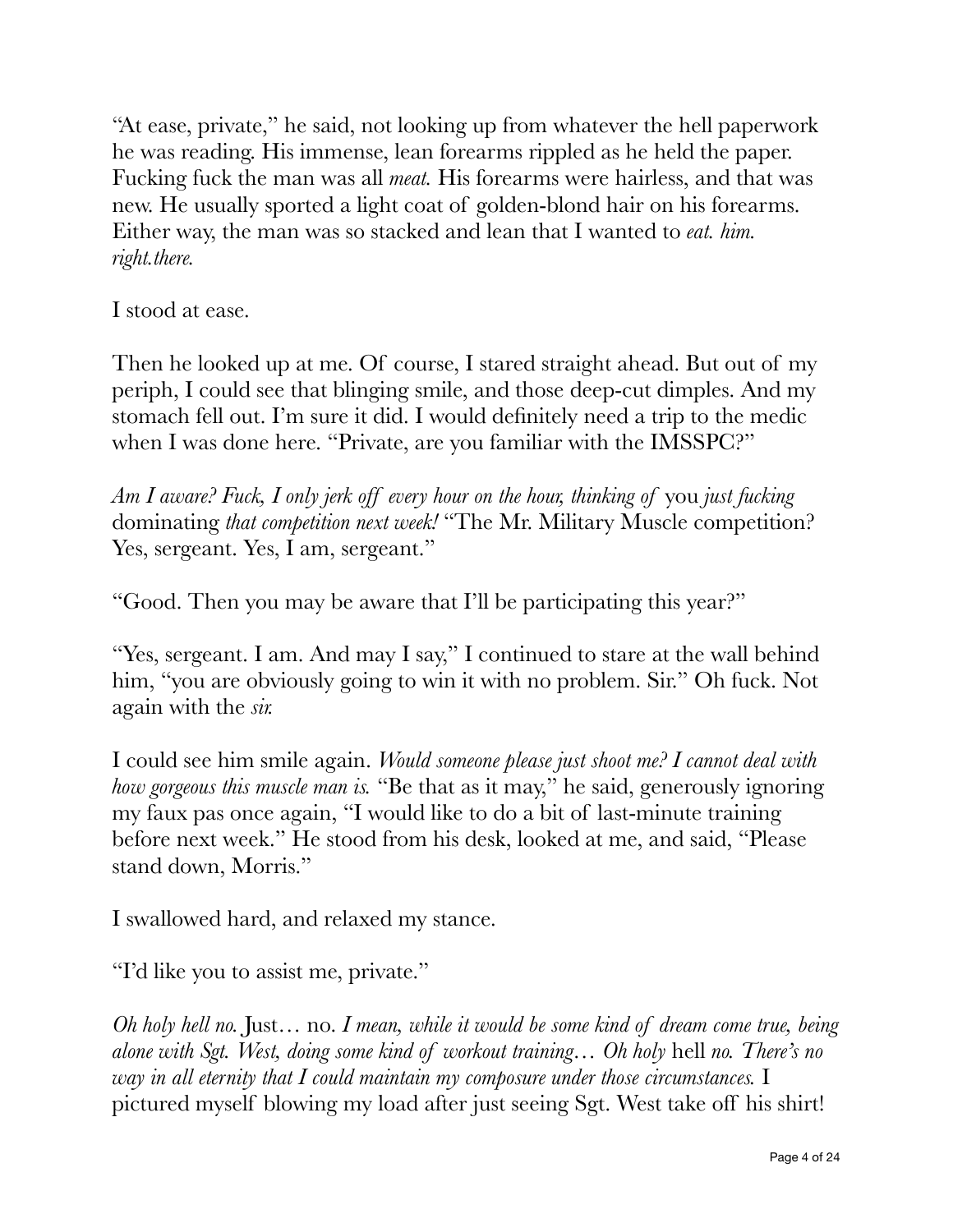Seriously! I'd never seen the man shirtless, but *holy fuckin hell!* I'd come so many fucking times just *imagining* that, that I knew the reality would not be something I could handle. Not if I had any hope of maintaining any kind of self-respect.

"Morris?" He was looking at me with a stern glare.

"Oh, sorry, sergeant. I'm sorry. I was just… I—I was… *Sir, yes, sergeant!"* I barked. "Happy to assist, sergeant!" I reflexively returned to an *at attention* stance.

He chuckled. *The fucker actually chuckled!* "Morris. Stand down, dude. This isn't an official assignment, man."

"I'm sorry, sergeant. I'm just… I'm sorry, sergeant."

He smiled and stood in front of me. I found myself leaning toward him; it was like he created gravity. Warm, pulling gravity. Fuck it was hard to look the man in the eyes. Regardless of how much he was trying to make this little meeting informal, I just… couldn't. The man was frighteningly intimidating. Mostly because he was everything I wanted. Everything.

"No worries, Morris. It's Matthew, isn't it?"

Oh hell. First name? Damn this was getting *way* too friendly. This really *was* an unofficial little encounter. What the hell did that actually mean? How the hell was I supposed to behave in this situation? You just didn't get all friendlylike with a superior—regardless of whether he's an officer or your enlisted sergeant. "Yes, sergeant. Pfc. Matthew Morris… reporting for…" *Oh fuck. There I go again.*

He laughed. "Matthew…. Matt. Relax man. Are you alright?"

"I am decidedly not alright, sergeant," I managed.

He grinned. "Care to tell me why? What's up, man?"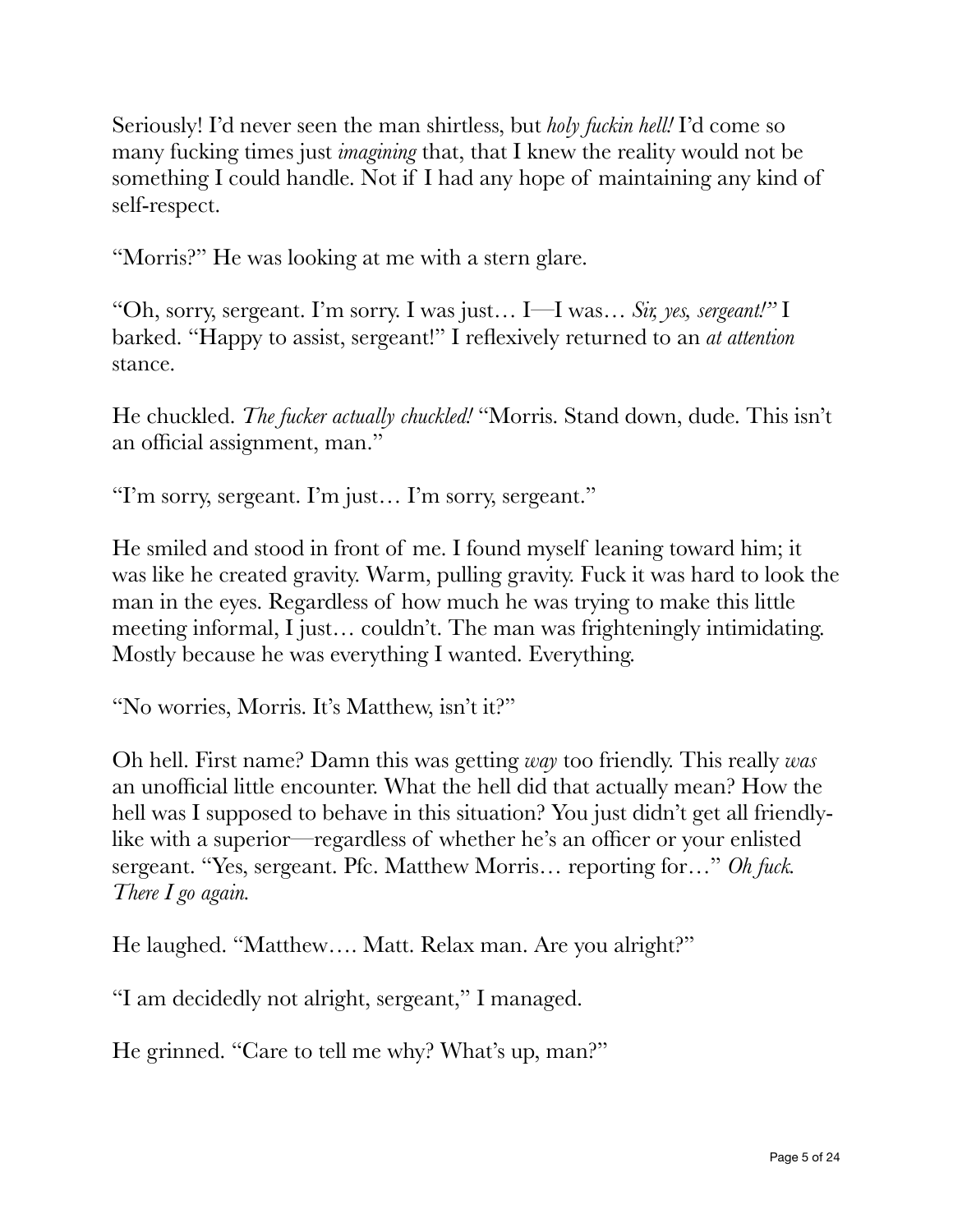I gave a very slow blink. This was humiliating. The man had no idea did he. No idea what he did to guys like me. Fuck. I was toast. "Well, sergeant…"

"Matt, stop with the *sergeant* for the duration of this conversation, okay? You're off-duty as far as I'm concerned. This is a private convo. This is not me being your sergeant now. Okay? Pizza. Think about pizza. Pretend we're both out of uniform at some bar having drinks and pizza, okay?"

Do not suggest the imagery of *out of uniform.* "Okay. I'm… to be honest, sergeant… I mean…"

"Aaron."

Fuck no. "Sergeant. I don't think I can do that."

"Okay, regarding that then, I order you. Back to regular rank stuff. I order you to call me Aaron for the duration of this conversation. Understood?"

"Understood, serg—Aa…" I dropped my eyes closed again. Oh god. "Aaron. Oh fuck. I… I mean, oh fuck… *Sir?"*

He guffawed now. "Dude, has anyone ever told you how gorgeous you are?"

*What the actual fuck?* My eyes must have bugged out of my head while I looked at him.

"That might not be appropriate on my part, but if you file a harassment complaint against me, it'll just be your word against mine." He smiled. "Besides, I do know why you're so flustered, Matt."

I wanted to crawl into a fetal position.

"But I want *you to tell me,* okay? What's got you all wound up like a top?"

*A top? The man was purposely messing with me.* "You, si—Aaron. You have me all wound up. Oh god…. I'm kind of intimidate…" I sighed loudly. Might as well let it all out. "I'm intimidated by you."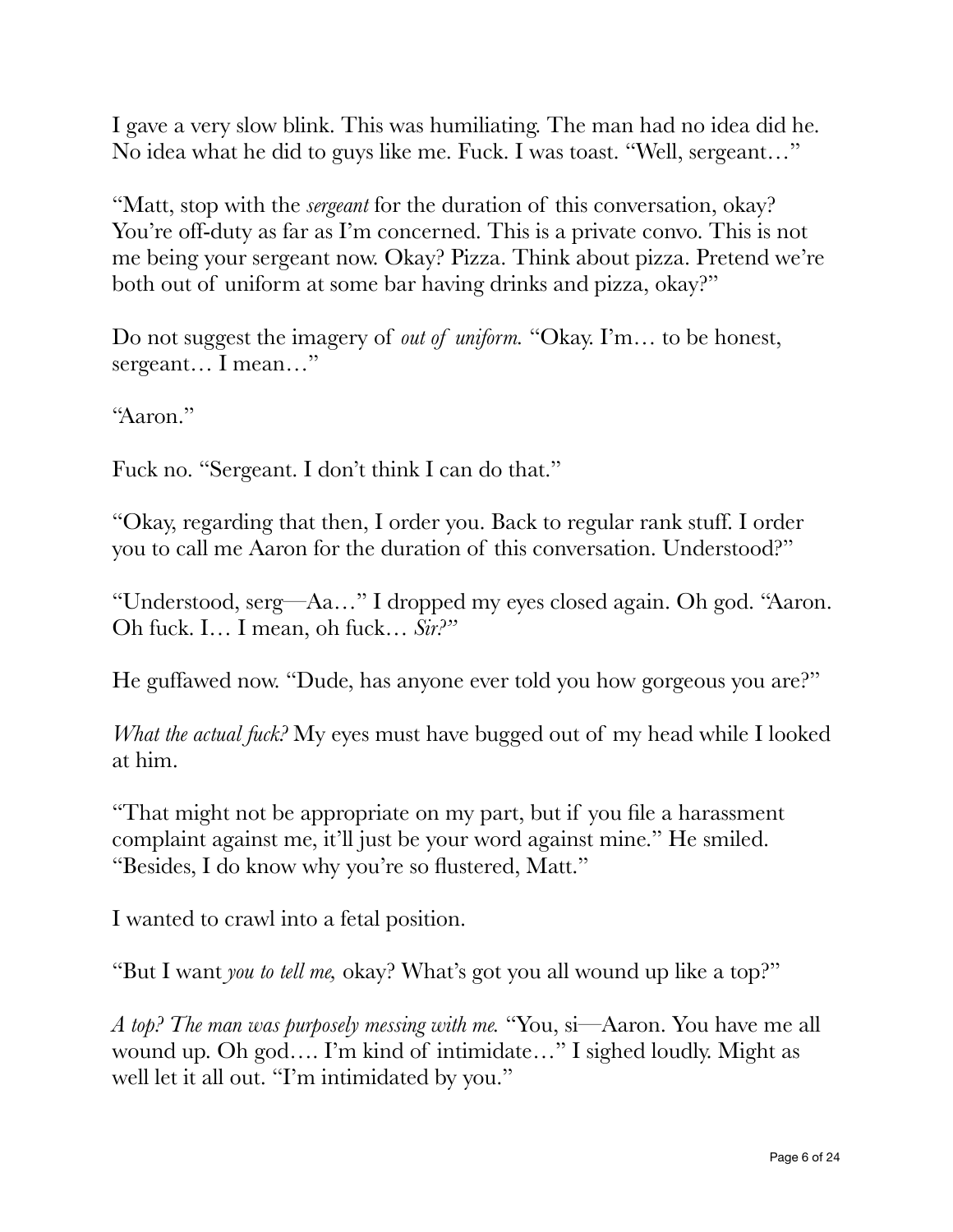"Thank you," he said. And his voice was sincere. "I just wanted to hear you say it. I appreciate your honesty."

"You knew that I'm intimidated? I mean… more than just the regular *privateto-sergeant* indimidation?"

"I had a pretty good feeling. And I'm pretty sure *intimidated* is a kind of euphemism, isn't it."

Yeah. *This* is where this was going. I was done for. I knew DADT had been repealed, but maybe this was Sgt. West's way of sticking it to guys he *knew* got off on him? Damn, I was doomed. *Doomed* I tell you. "It might be, sergeant… I mean, it might be."

He leaned his butt against his desk; his muscle body was directly in front of me. When he put his palms on the edge of the desk—at the sides of his legs and his giant triceps threatened to tear his tan short sleeves apart, I couldn't help but stare.

He examined my face while I copped a look at his enormous guns. "You like big arms, Matt?" He smiled at me.

Aaaaaand my gaze once again gave me away. Holy fuuuuuuuck. *Please just let me crawl out of here.* I cleared my throat. "Your physique is amazing. Obviously, that's why you're going to mop the floor at the IMSSPC."

"You didn't answer my question."

I was getting in the habit of closing my eyes while I talked to him. "Y—yes. I guess I… do."

"You do what?"

"I… I… like big arms, serg." Shit.

"Mine in particular."

Fuck. "Yes."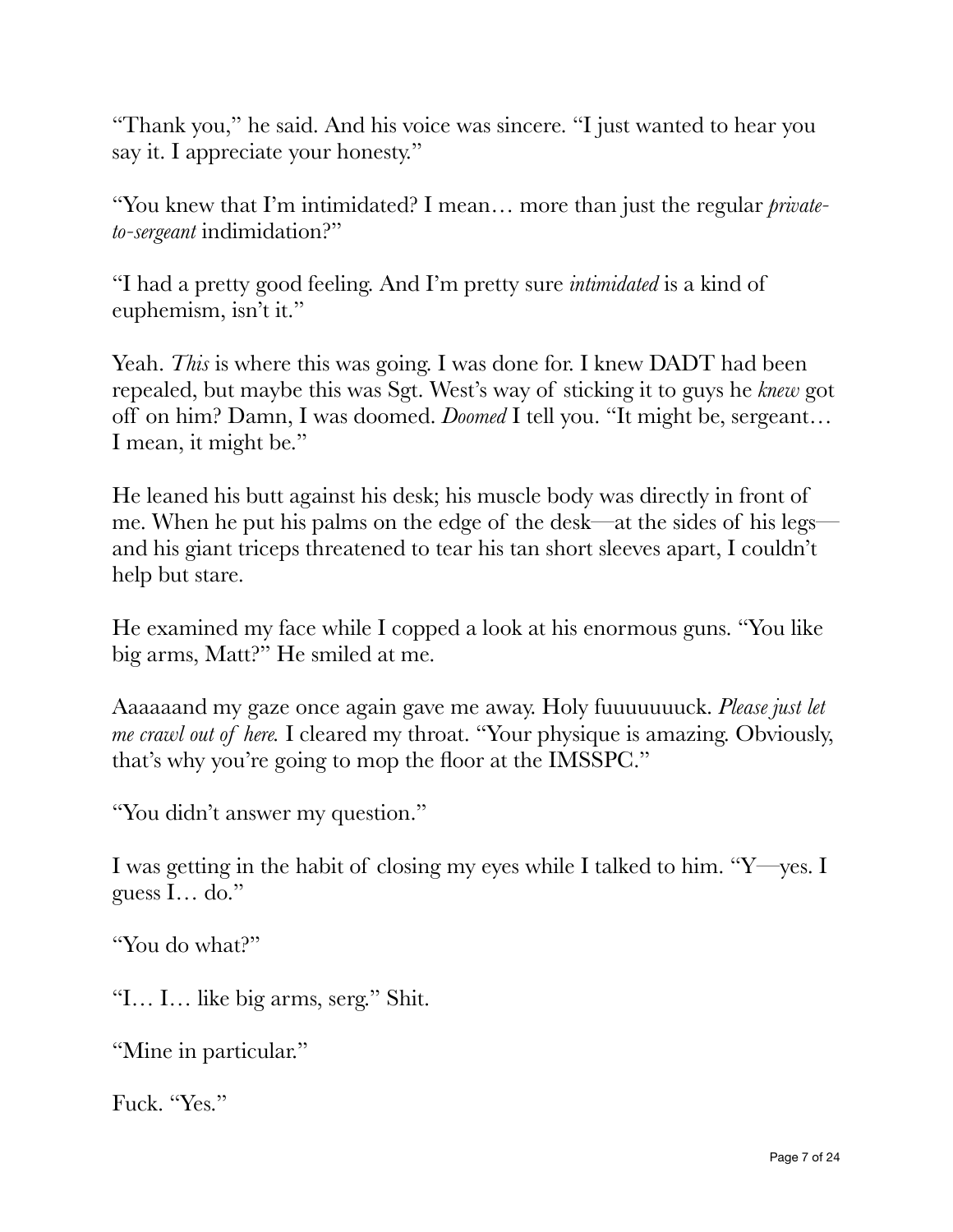"What else do you like?"

"Sergeant?"

"Aaron."

"Aaron."

He grinned. "Just wondering if there's anything else on me you like looking at."

"I—is this? I mean…. Why did you ask me to come here? Why do you want me to assist you in preparing for the contest?"

"Because you're the best-built of all my privates. You obviously know your way around a gym," he said. Now he folded his arms across that chest of his. And his forearms—bigger than most guys' biceps for sure—rippled in my face.

"I… we all know our way around a gym… Aaron." He was *so* playing with me. Knowing how to lift weights had nothing to do with this. "You're playing with me, aren't you." Admittedly, he was right, though. I was the best-built guy in his unit. I was proud of my buff build. But of course, Sgt. West had ruined any hope of me getting any kind of props for my physique. No one compared to him, and although I was pretty stacked, I looked weak and pathetic in comparison to him. Although I was used to getting complimented for my muscles when I was at home, ever since I joined Sgt. West's unit, no one ever said anything about my build.

"Perhaps," he smiled. "Maybe I just wanted someone who would be… *enthusiastic* about this assignment."

"Is *enthusiastic* another euphemism?"

He smiled. I would never, ever get used to his smile. "Maybe. But still, for this assignment, I just wanted someone who appreciated the hard work it takes…."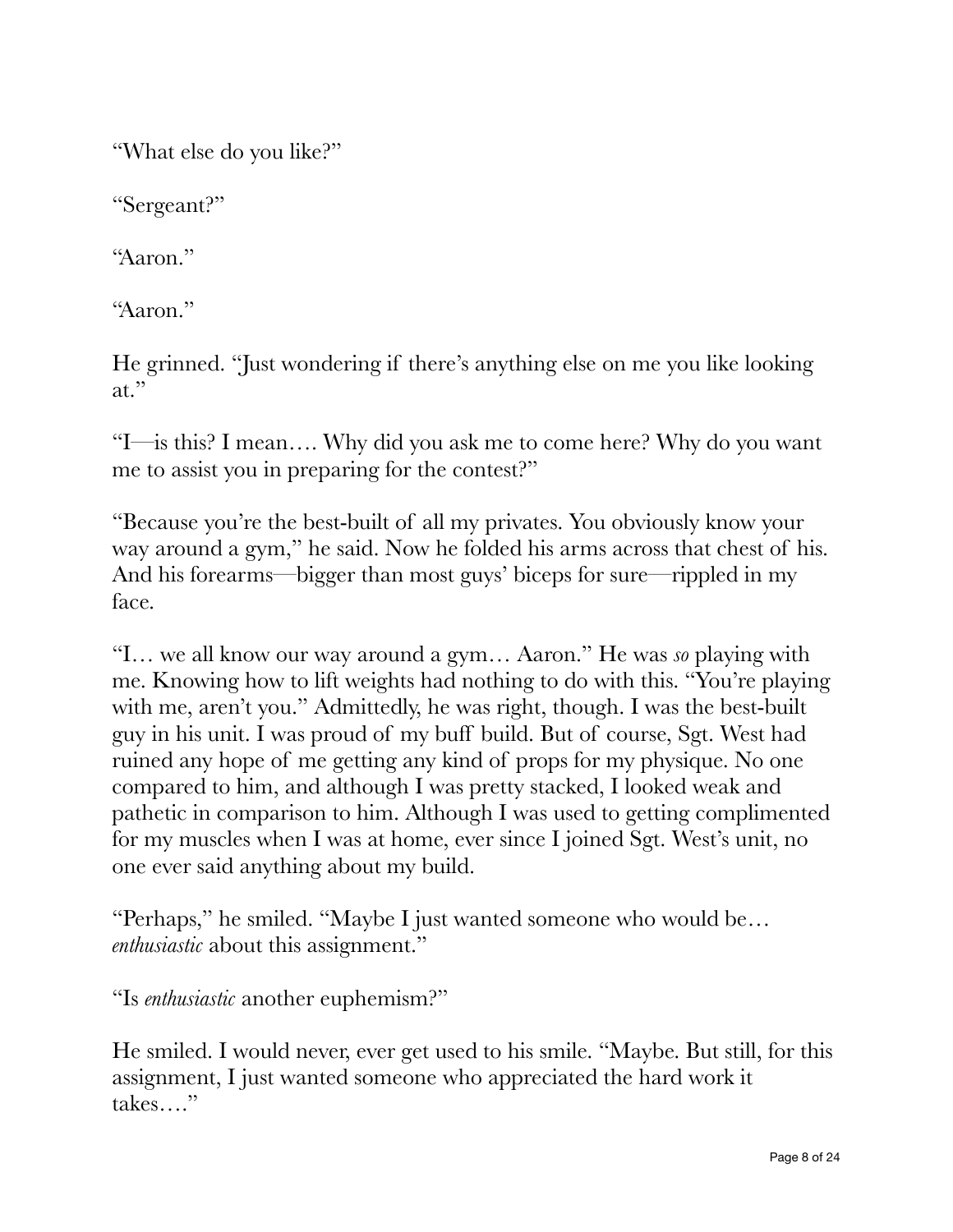"I thought this wasn't an actual assignment."

"Task. Opportunity. Whatever."

"Opportunity?" I asked. Fuck my cock was throbbing in my pants. Standing just a few feet in front of me was the best-looking, best-built man you could imagine. And he was *engaging* me. *Me!* And he was trying to be all friendly and shit.

"Yes. Opportunity. For both of us to get to know each other… outside our normal Marine roles. Just two dudes who both appreciate male physical development."

*What the fucking hell?* Okay. To be honest, I was liking where this was going. I mean, what the fucking hell! But was it some kind of trap or something? "I… well, I have to admit a bit of trepidation. It's hard when I'm with you… I mean, I am so shit right now…." My voice trailed off. If this was him trying to get me in trouble or whatever… maybe just find out for sure that I'm totally in lust with his body… I dunno. Whatever this was, I was truly petrified.

"Matt, I give you my word as a Marine. I am not trying to call you out on your attractions. Seriously. I'm telling you, as one gay dude to another, I want to get to know you; I want to be your *friend.* I want you to enjoy yourself around me, because I have a feeling I'm going to really enjoy myself around you."

He's… *g-gay?* Oh holy shit….This was highly *not* normal. Highly unusual. Highly out of order. Sure, out of uniform we can be civil and friendly with other Marines and shit. But he and I were both decidedly very much *in* uniform right now—regardless of how Sgt. West was trying to characterize this. I sighed. "Fuck." It was a test, actually, my saying that. If he truly was relaxing the *Sergeant vs. Private* roles here, me cursing in front of him would be the perfect opportunity to find that out.

He laughed. *He laughed!* "Matt. Good, dude. Yeah, we're going to be friends."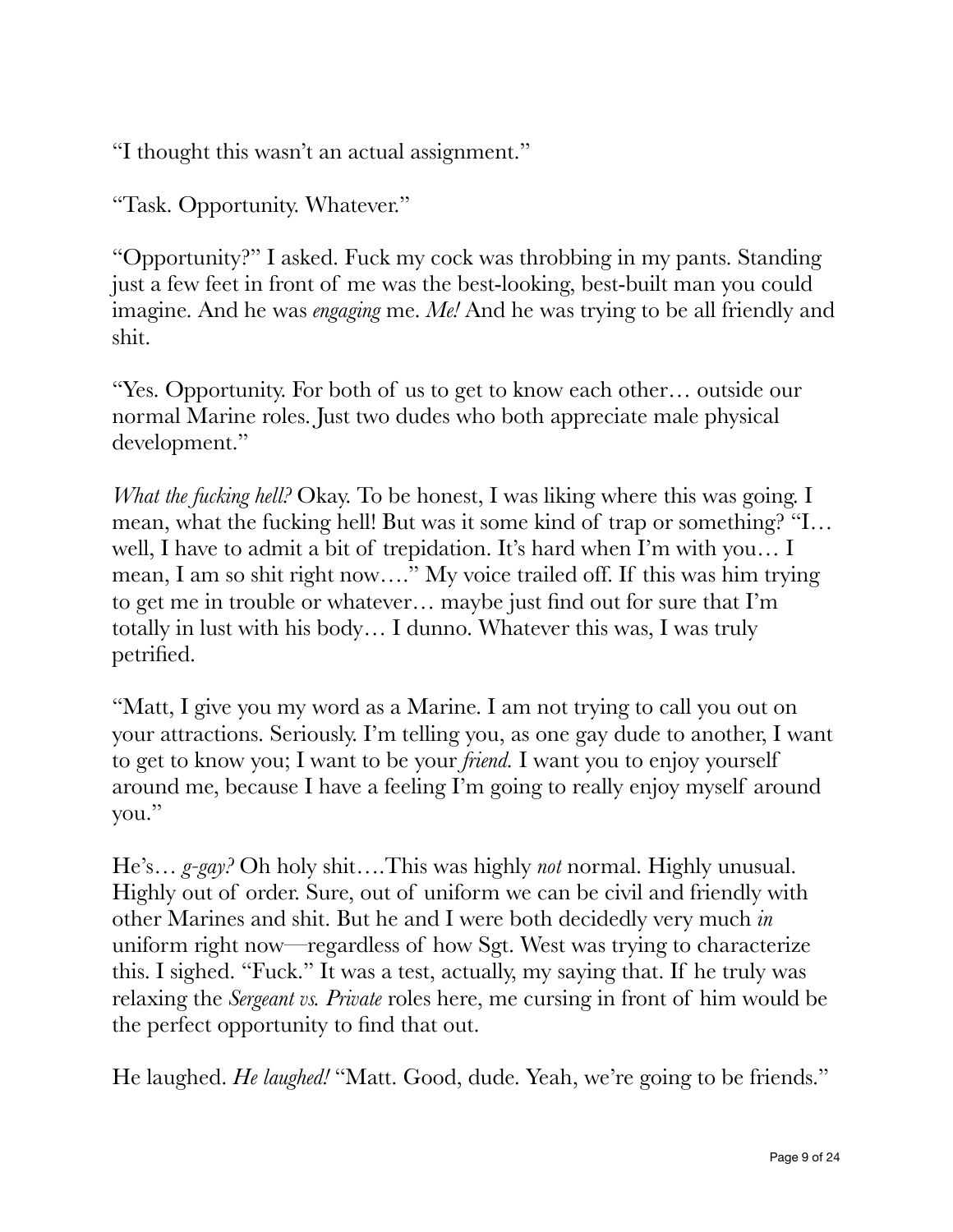*Like an amoeba can be a friend with a god.* "Really? Why? Why me?"

"I already told you. Because I think you're gorgeous. And I know you're gay. And I know you like what you see when you look at me. It makes me all... tingly inside, man." And he shivered. *He shivered! All shivery and shit!*

*I* make *him* tingly inside?

"It's nice to be appreciated, Matt. And your body's reaction to me tells me I'm appreciated." He made an obvious glance at my crotch. "Am I right?"

"Oh, hell. This just isn't… Are you sure? I mean, really?"

"You need some time to figure this out?"

"I might," and somewhere inside me I found the strength to chuckle. "Yeah, I might."

"Okay, you have fifteen seconds." He looked at his watch and moved behind his desk. He sat down and checked his watch again. "Time's up."

I gave him a side-glance.

He smiled. "We good then?"

I inhaled, another big breath, and sighed, another big sigh. Then, again, I blinked very, very slowly. "Yes. Aaron. We're good. I just don't want to… I mean… you do have to admit it's… *different.* Unusual." I felt goosebumps move all over my nervous body. To think that Sgt. West and I could actually be… *friends?* "I just want you to know that I'm only relaxing under duress. I honestly don't know the protocol here. You're my sergeant. I'm just a private. I'm not familiar with how to ignore those roles."

He laughed. "Relaxing under duress? How, exactly, does one do that?"

Once again, I closed my eyes in shame. "I… it's… this is all new. It's very different."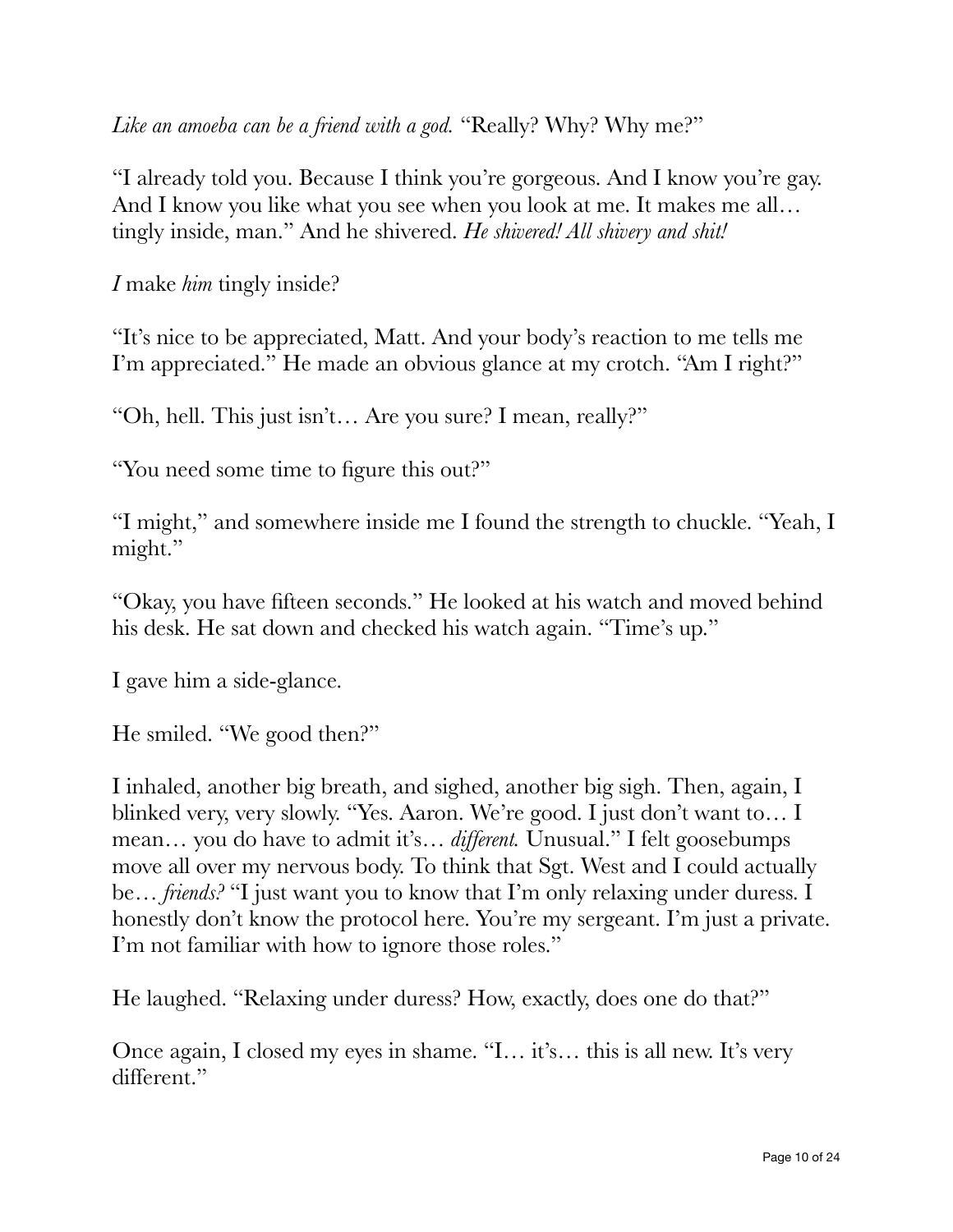"It is different. I'll grant you that. But you'll get used to it."

"I seriously doubt it, sergeant."

He chuckled. "You call me *sergeant* one more time and I'll have you courtmarshaled, Matt."

I laughed now. How was this happening? My *god…* I mean, Sgt. West was my *god!* And he wanted to strip away all the rank stuff and be friends? And speaking of stripping.... Holy hell I was never going to recover from this.

"But I won't have any favoritism in my unit, Matthew. This friendship takes place only when we're alone. We'll be working on the Mr. Military Muscle stuff. But whenever someone else is present, we will be sergeant and private again. Whenever we're alone, though, I want us to forge a friendship, okay?"

Alone. The word hit me like a train. And I liked the feel of the impact. Fucking *dayumn,* ALONE with Aaron West. I'd need some kind of therapy for sure. My feelings for the man were not healthy. They were demented. I had an *obsession* with the man for crying out loud. This was fucking scary. I just hoped he was as sincere as he seemed.

TURNS OUT AARON WEST WAS AS SINCERE as they come when it concerned being my friend. And my life-altering obsession with the muscle god started to turn into something so much more. I couldn't believe that he actually initiated contact with me, repeatedly! He wanted to spend time with me, and to get to know me! It was the most amazing thing I'd ever experienced. Over the course of my life, I'd had innumerable crushes and muscle-obsessions. And *none* of them ever knew I was even alive. But now… now, Aaron West. It was the most cool and awesome thing of my entire life.

We made sure to keep our friendship on the DL, of course. Favoritism was not something that went over well in the Marines. So we were never obvious about our budding friendship.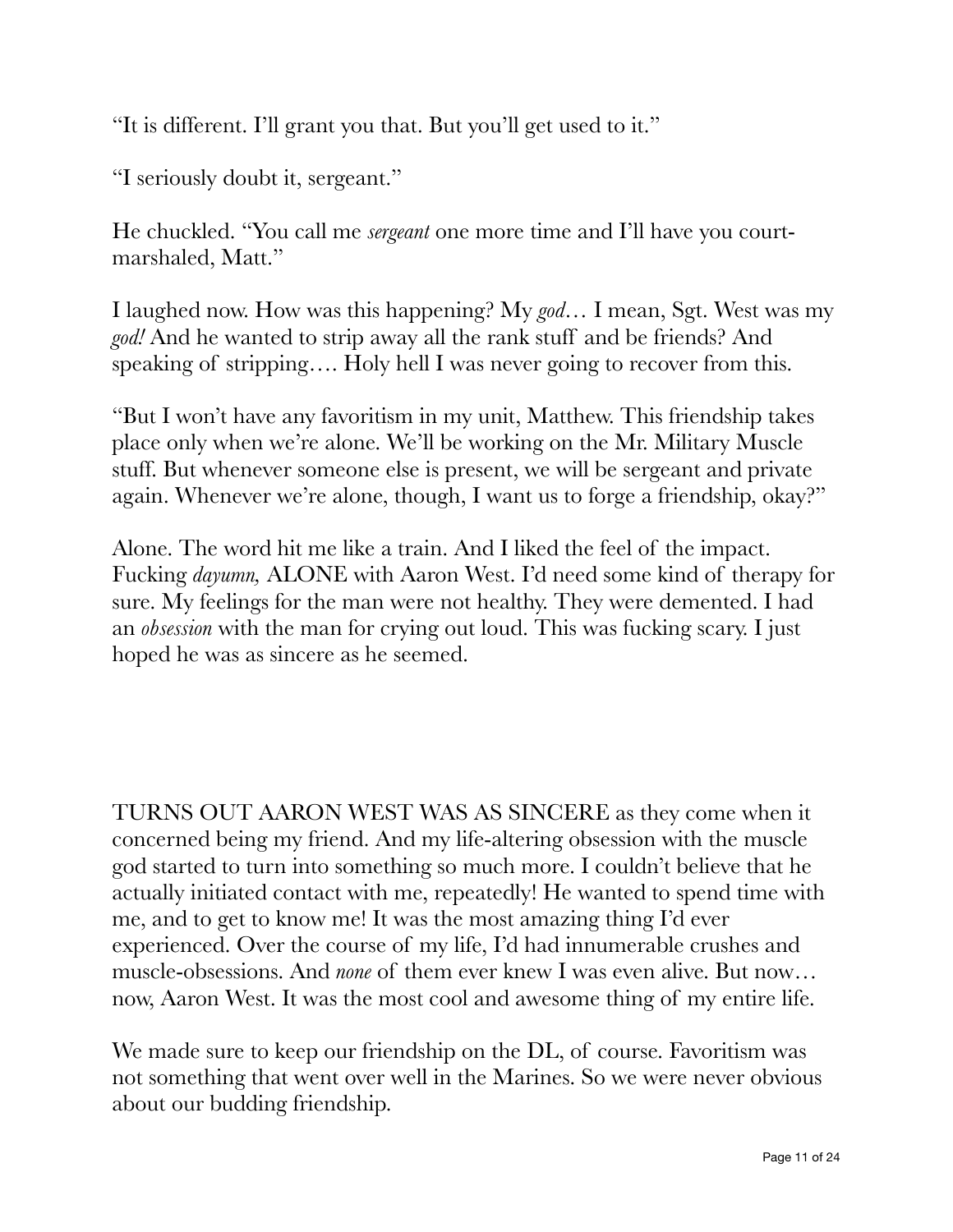And it also turns out Aaron was definitely sincere about having my input regarding the upcoming Mr. Military Muscle contest. I'd been to a few bodybuilding competitions, outside of the military, but I'd never been to the IMSSPC. And when Aaron told me about how it's not just a bodybuilding contest—but that it includes a strength part, *and* a part that I actually couldn't believe… *sexual prowess.* I mean, I for sure thought he was lying through his teeth about that part, just to see how I'd react. Well, I reacted with utter disbelief. I told him I wasn't as gullible as he thought—that I knew there was no way in hell that the military would allow such shit.

But he insisted.

And insisted.

Finally, he showed me a *very private* video of last year's contest.

I nearly swallowed my tongue. There, on his phone, were two guys—two *majorly*-ripped muscle dudes—flexing and feeling each other out… and *both* of them had total hard-ons! They were naked! And then they kissed. And hugged... and then they started jerking each other off! I looked at Aaron and said, "This can't be real. This is just some porno film you found on the Web." And holy fuck what a porno film it was! I'd never seen *anything* this good!

He showed me the military files on each guy—complete with official pictures. Fuck, he wasn't shitting me! These two guys were in the US Armed Forces! One was in the Space Force, and the other was a Marine. Holy fucking *hell!*

Still, I shook my head in disbelief. "How… there's no way the military allows this kind of stuff," I said.

"They do," he smiled. "It's all on the down-low though. Top Secret kind of shit."

"How do they keep this stuff under wraps?" I asked.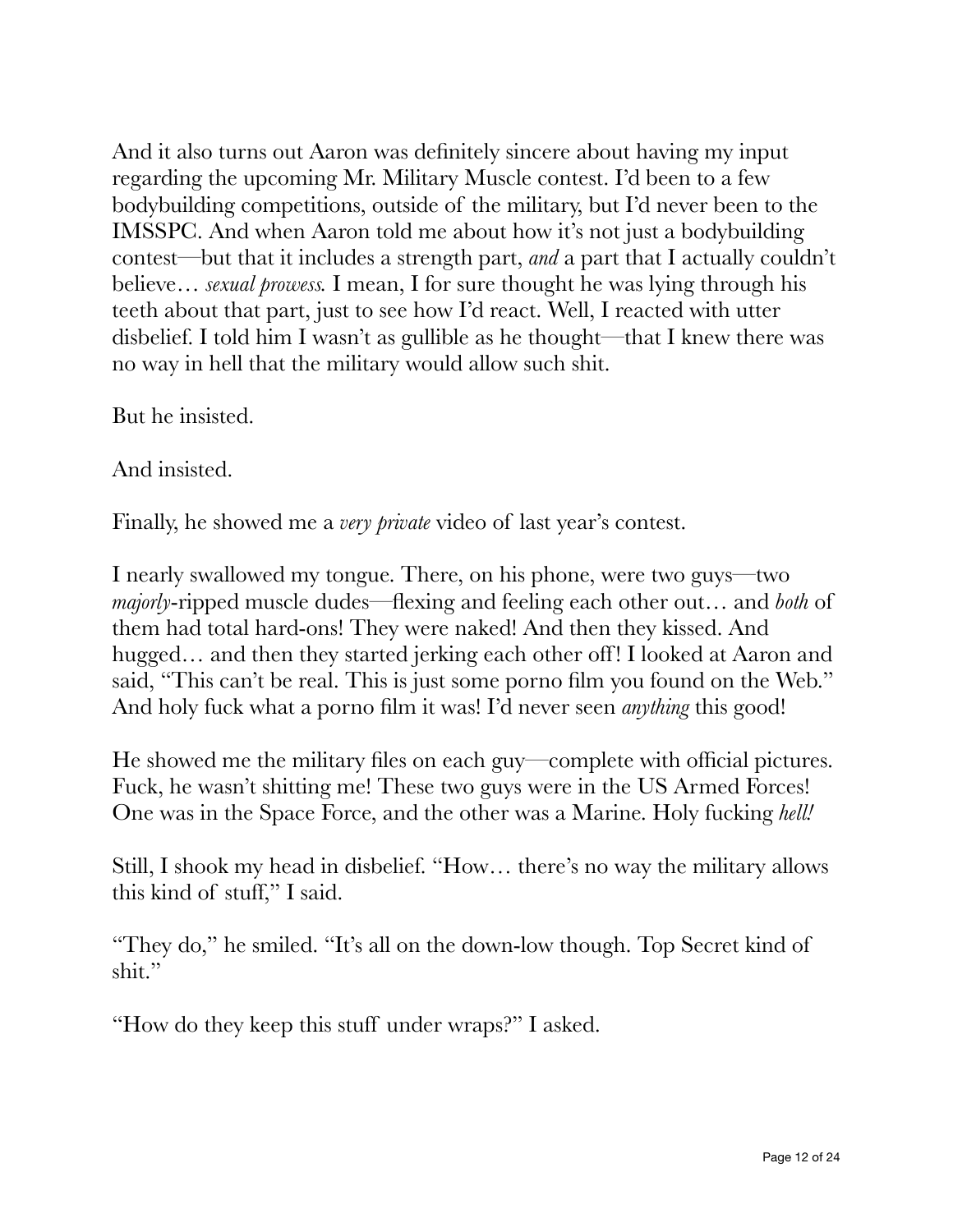"Threat of punishment," he said. "And I'm not talking about anything *official* like a court-marshal or anything like that. It would be… more serious than that, if someone leaked word of this."

I frowned.

"This part…" he held up his phone as reference, "this part takes place after the strength and bodybuilding parts. In private. Only invited guests are allowed."

"Holy fuck," I muttered. It was like the most unbelievably wonderful thing in the world. I'd always wondered what it would be like if they held some kind of competition where the muscle men "went at it" in ways that were… well… *unconventional* like this.

"So, next Saturday, when the contest is held, you'll get to come to the private session after the bodybuilding part. I got you admission."

"What? Really? I get to… wow!"

"Each competitor gets a ticket for whomever they want. You're going to accompany me to JBLM in Tacoma. And you're going to watch. And you're going to watch me fucking *school* whoever tries to get me off… *and* you'll watch while I get *him* off."

I just shook my head, blinking. It sounded too good to be true. *So* sexual and so hot!

"Come on," Aaron said. "It's time I exposed you to some of what you'll see."

I hadn't even seen him take his shirt off yet; we hadn't done any working out or anything together. So… so, *this* was going to be… *amazing!*

He told me to come to his private quarters that evening at 1900 hours. What I didn't know until later that evening is that he'd filled out the paperwork for me to be absent from roll that night. Well dang.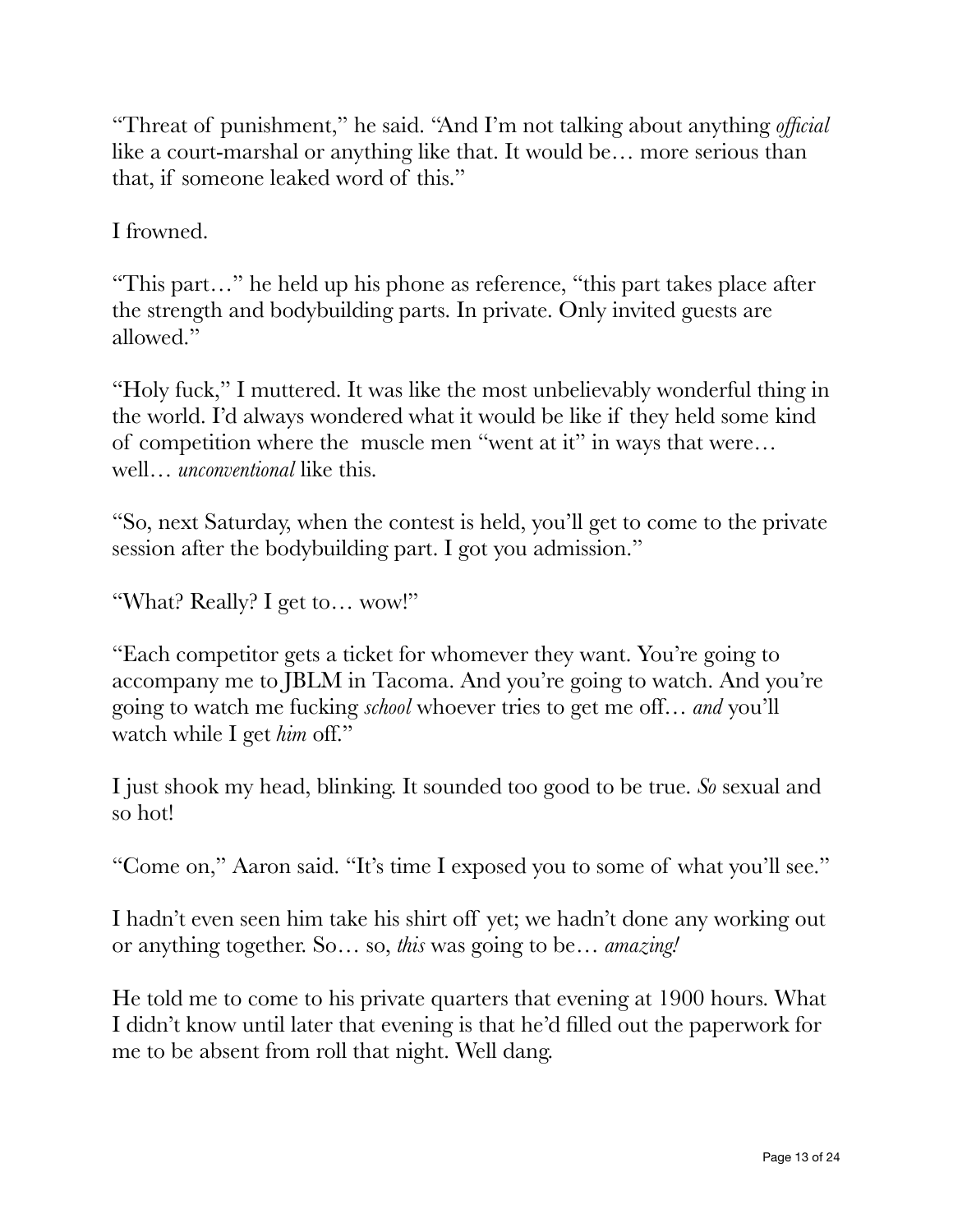WHEN I ARRIVED AT HIS QUARTERS at 1900 hours, he had taken off his uniform shirt and was wearing just his tan trousers and a white T-shirt. "Hey Matt, what's up?" His smile was mesmerizing. The muscles under that tight T were mind-numbing. I just let my jaw wag while I gaped at him. And of course, he thought that was the funniest thing ever. "Pfc. Morris, I do believe you have it bad for my muscles."

I just slowly shook my head. My cock had been hard for hours in anticipation of spending the evening with Sgt. West… I mean, Aaron. Holy hell the man was the epitome of perfect. Over-developed, but not grossly roided-looking. Although it has to be noted, *no one* got a body like that without *help.* I mean, fuck…. How he did it without ruining the look was beyond me. His small waist was so gorgeous and it just emphasized the hugeness of everything else.



"It's Matthew, dude." I figured I'd make sure, and confirm we both understood this was all an off-duty kind of thing.

He laughed, and I thought that maybe the world would stop spinning. "Can I get you something? Beer? Something stronger?" he asked.

I definitely needed something stronger, but I wanted to be somewhat *present* for this evening. "Beer's fine," I said. "Thanks."

He disappeared into the kitchen; I studied that wide back and taut ass while he walked away.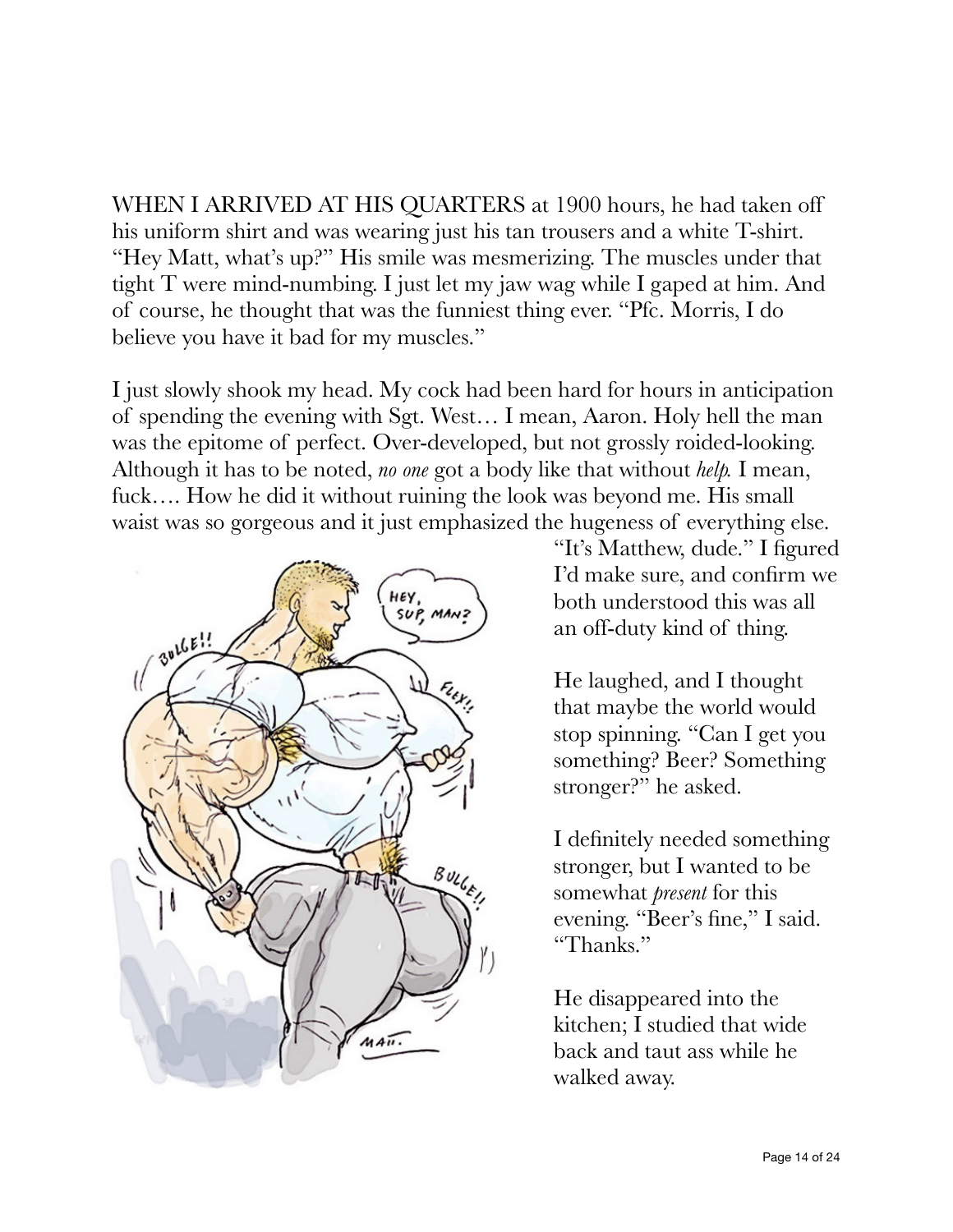"I know you're looking at my ass, Matt," he laughed.

"Only half right," I called back.

From the kitchen he called out, "Oh, you're a *back man* too, huh?"

"To be honest I…" should I admit this? Here goes nothing. "I… well, there's not a body part on you that doesn't make me weak in the knees, serg… man."

He emerged with two beers. He placed one on the table and held the other; his biceps bulged, and his forearm muscles rippled like there were snakes under the skin while he worked to unscrew the cap. He handed it to me. I studied the bottle. It was *not* a screw-off bottle. He'd opened the bottle with just the raw strength of his grip! "Holy fuck! How'd you do that?" I gasped.

He chuckled and picked up his bottle. "Like this," he said. With one twist, his forearms rippled again… and in seconds he had the cap off the second beer.

"Fuck!" I repeated.

"It's all about strength, Matt. I'm pretty sure I have the strength and the muscle/bodybuilding part of the competition locked down," he smiled and took a swig.

"You think?" I said.

"And to be honest, I'm pretty sure I have the sex discipline part down too." He motioned for us to go into his living room, where we sat on his couch. "But that's one of the real reasons I've asked for your help. I want to spend the next few nights making sure I can hold off, no matter what kind of sexual torment you throw my way."

Sitting there, next to his muscle body, hearing him talk *like that…* made my already uncomfortably hard cock stiffen even more in my pants. The thing felt like it would crack. "Oh?" I managed to choke. "Um… so how will that… that work?"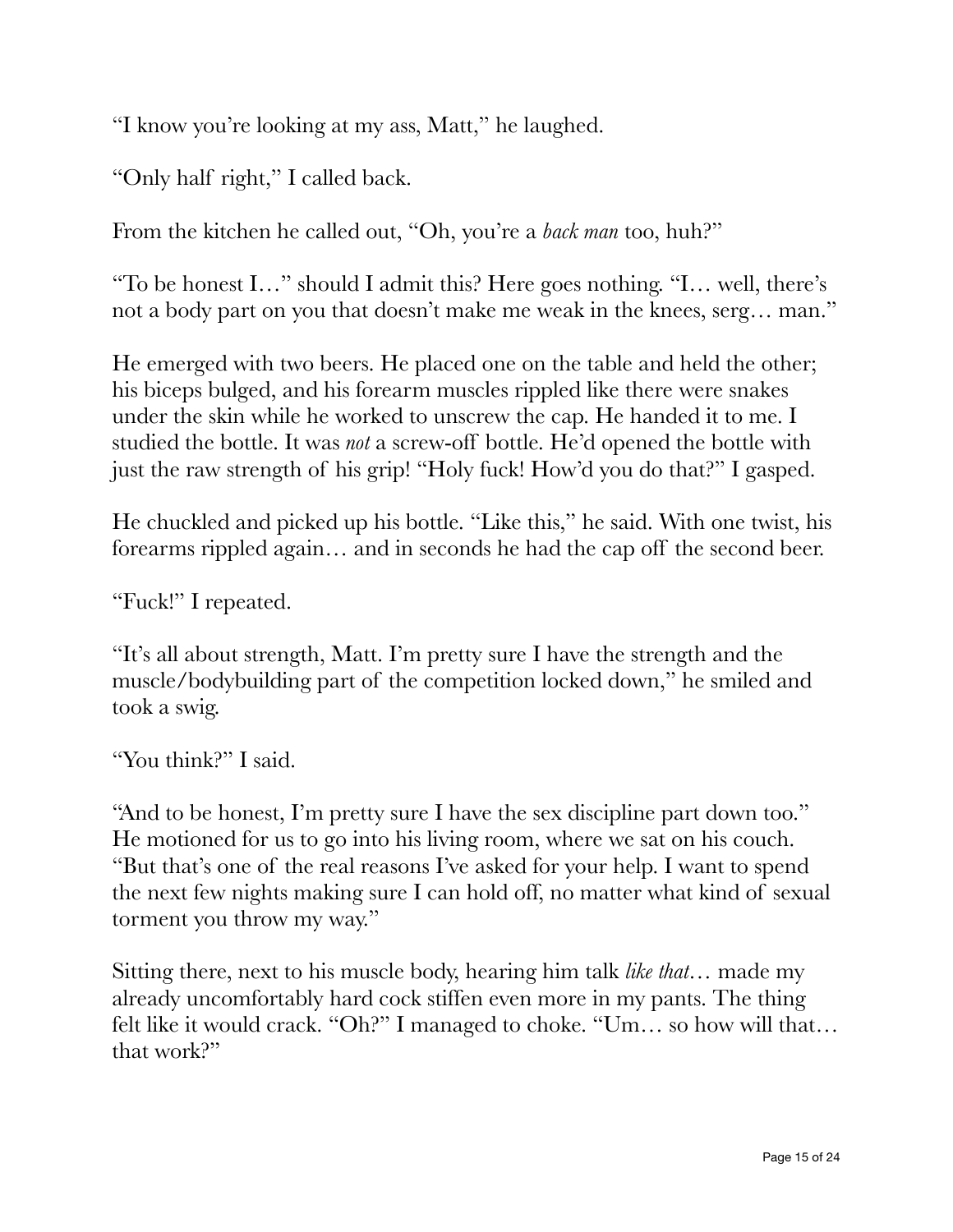He smiled and drank down about half of his beer. "Actually, I think we should just let it happen… *organically.* Just let you do what you want, and see what you can do." He looked at me square in the eyes. "Sound good?"

I nodded. What was he hoping I was going to do? I mean… the video he showed me was *explicit.* Beyond-*belief* explicit. And after he showed me that first video, he'd sent me a few others, of other competitions, and holy hell… the guys actually had anal! I mean, it was better than any porn you'd ever want to see, actually. And he was thinking I was going to… that he and I would… I just couldn't believe it.

When he'd downed all his beer, he put his bottle on his coffee table. He scooted close to me—right next to me on the couch. Our legs touched, and as I looked down at them, my legs looked like two twigs sitting next to two phone poles! And I was definitely not the kind of guy to skip leg day!

My heart rate was off-the-scales. He obviously sensed my trepidation. "You okay man?"

"Definitely not."

He laughed. "But you're gonna *be* okay, right?"

"Time will tell," I said.

"Well, there's no time like the present, Matthew." With that, he leaned into me and kissed my temple. Then my cheek. Then he whispered, "Damn, Matt, I am so hard right now. I've been thinking of you… and me… together… all afternoon."

*Holy, holy fuck.* I looked at his crotch, and… fuck. Yeah, it looked like he had a baseball bat in there. Shit, the man was huge *everywhere.*

He cupped my face in one hand, and turned me to his face. His swollen, red lips brushed against mine. He played with me like this for a bit, then finally invaded my mouth with his tongue while he gently kissed, and kissed, and *fucking kissed me.* I kissed back, throwing all caution to the wind. This was me, kissing Aaron West. On his couch in his living room. And how the hell did a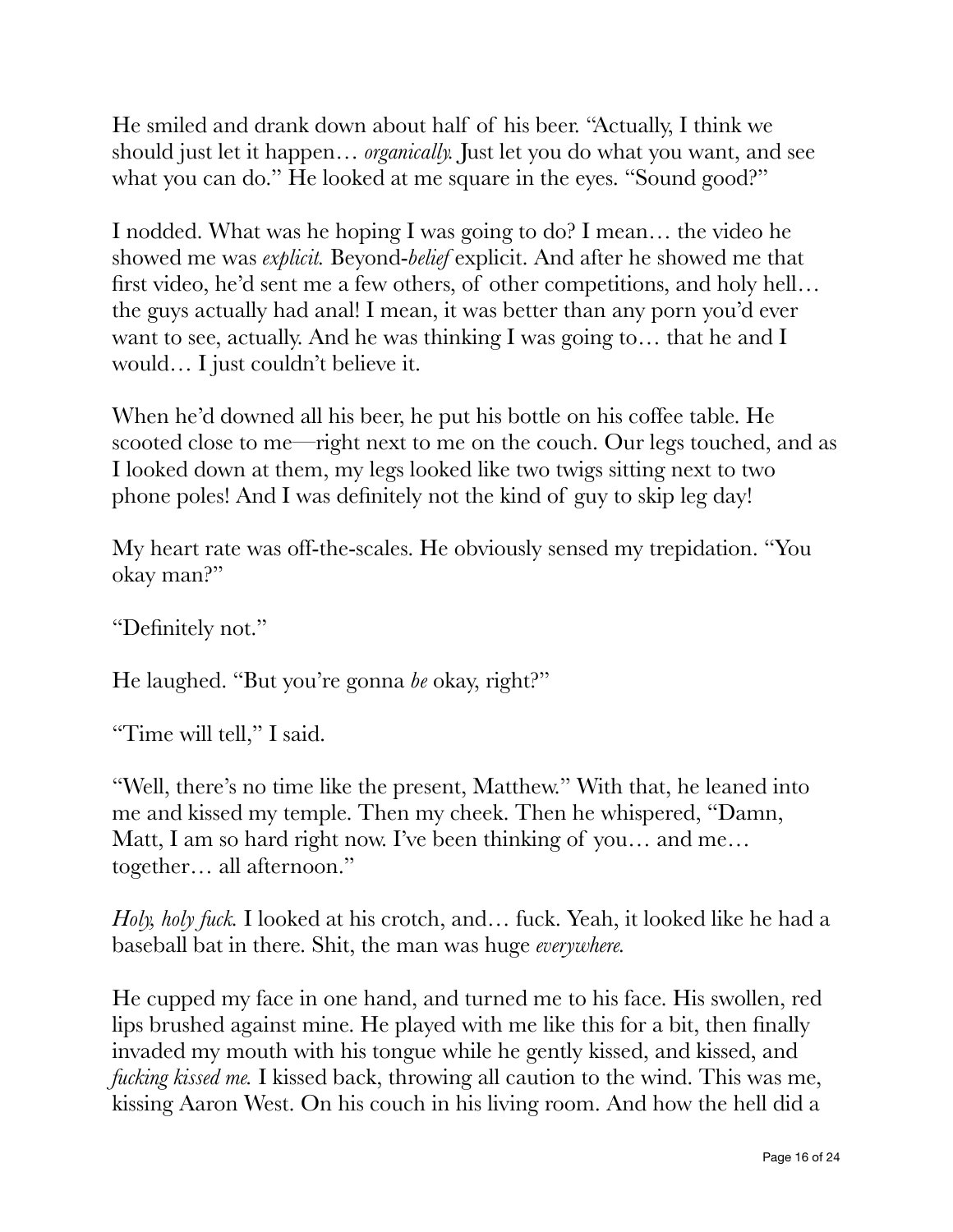sergeant get his own quarters, like this? Not that I was even *thinking* of that right then. All I could do was kiss him back, and let one hand move over his big, hard shoulder as I did it. My cock was *sca-reeeeeaming.*

We must have made out like that for I don't know how long. Then he softly whispered in my ear, "I want you to make me come—to *try* to make me come, while I resist."

I swallowed. He resumed kissing me, inventorying my mouth with his tongue. And fuck, I started coming. In my pants. Without even touching myself at all. No feeling, no fondling me, certainly no rubbing. Just sitting next to Sgt.… Aaron, and kissing him. He made me come just by kissing me. I was embarrassed beyond belief. And yet I kinda thought he would like that.

Apparently, he realized what was happening, because he pulled back a bit and looked at me with big eyes. "You're coming? Seriously? Already?" His smile almost melted away my embarrassment. Almost. Still, he was *amused* with me. Fucking hell… the fact that the man even knew I existed still hadn't made itself at home in my brain. How much more could I take? The man not only knew I existed, he thought I was good looking! And he kissed me! And he chuckled at my lack of self control! This must be what Heaven is like. Spending alone-time with god Himself… and having the ability to make him *laugh! And hard!*

Of course I couldn't answer him. Basically, I just couldn't. And really, I didn't need to. It was pretty apparent what I felt about the man.

He pressed on my pulsing, ejaculating cock through my pants. And I thought I was going to die. His grip on my shaft increased, and he "helped" me finish off by giving me resistance. Basically, the last half of my orgasm was Sgt. West jacking me off in my pants. I was seeing stars.

"Nice, Matt," he said. He left his hand on my crotch. "Good thing you're not in the competition, dude," he chuckled.

"No doubt," I said. My face was *hot.* I knew it was redder than a fire truck. I was breathing so hard…. Between gasps, I said, "There's no way I could hold off, not with you in the contest."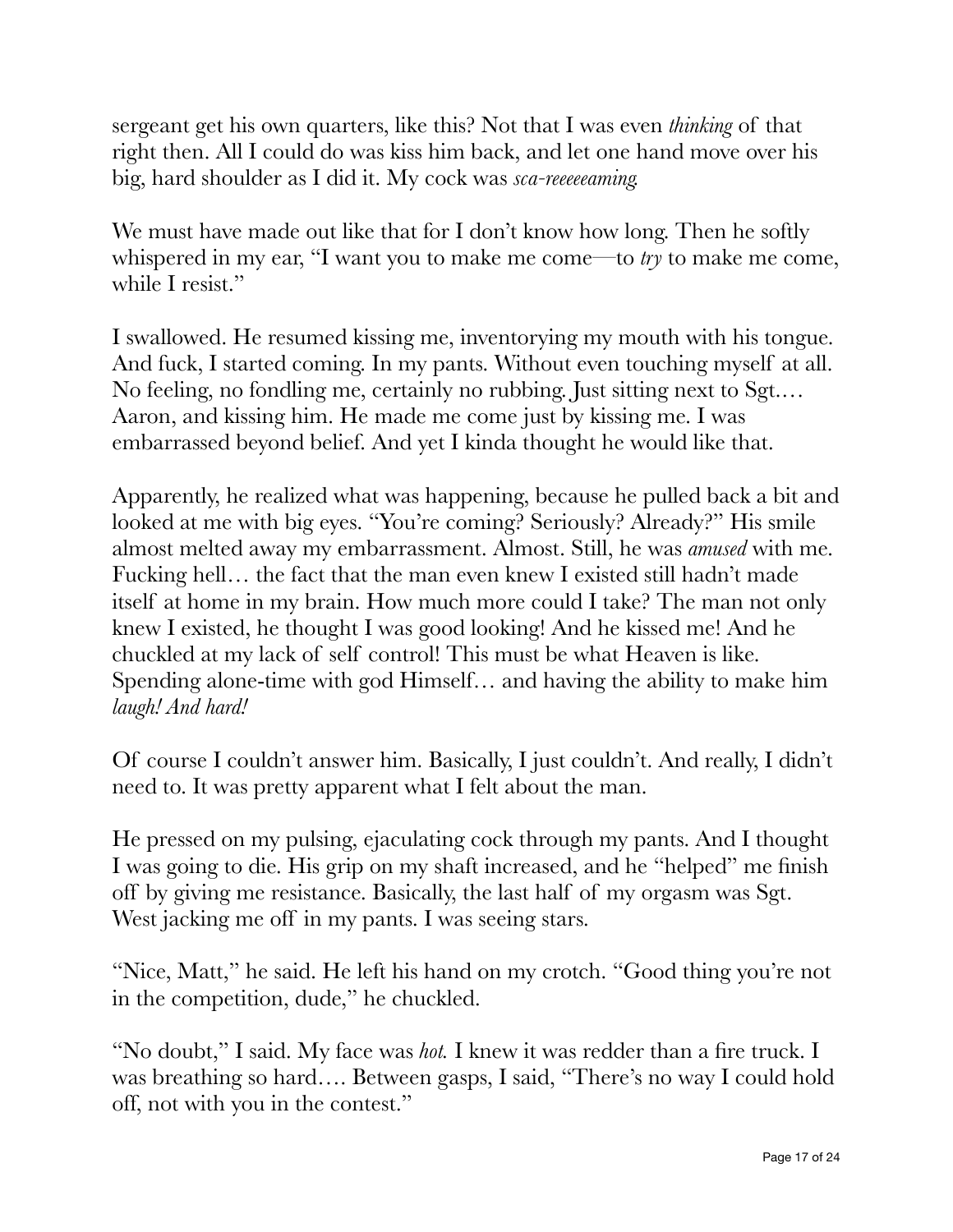"Obviously," he chuckled, squeezing my erection one more time. "But fuck, it's hot to see you do that. I mean, to be honest, knowing I was able to make you do that—without even touching you there—you're such a turn-on. I'm pretty sure you're going to be torturing me to hold back tonight."

"Fuuuuuuck," I said. I looked down at my crotch. "I should… go and clean up…."

"No. Don't. I want to see if I can get you to do it again. So fucking hot, Matthew. By the end of the night, I want to see just how much jizz you shoot… for me."

Shit. Talk about even more humiliation. But truth be told, I'd do anything to spend time like this with this man. I sighed. It started to sink in that I was here for a purpose—to try to get Aaron off. To make him come… even as he had just done to me. That seemed like an impossible task, given the self-control the dude seemed to have. But my purpose here was to try and do just that. And damn if I wasn't going to give it my best shot, you know? I leaned into him.

"Damn, yeah," he said. We kissed some more, and hell I found my hands moving all over his T-shirt-clad upper body. Dizzying. The man had so much muscle that he gave me vertigo. Or whatever. It was disorienting. I know my hand was trembling, but I couldn't help it. I touched his small waist... his abdominals. You could actually feel the individual mounds through his shirt. While we continued to kiss, I slipped my hand around his waist, and then I moved it upwards. I was scared out of my mind at what I was about to do, but my cock was doing the thinking now. I moved my fingers up and began to touch the cantilevered overhang of his chest as it hung out over his small lower torso. Holy *fuuuuuuuck!* I couldn't believe I was *doing* this! I couldn't believe what I was *feeling!* I couldn't believe he was *letting* me feel out his pecs! Any bodybuilder—amateur or pro—would *die* to have a body like his, and *I* was here, being intimate with him! While our tongues fell over and over each others', I moved my hand over so that my fingertips felt out a protruding nipple.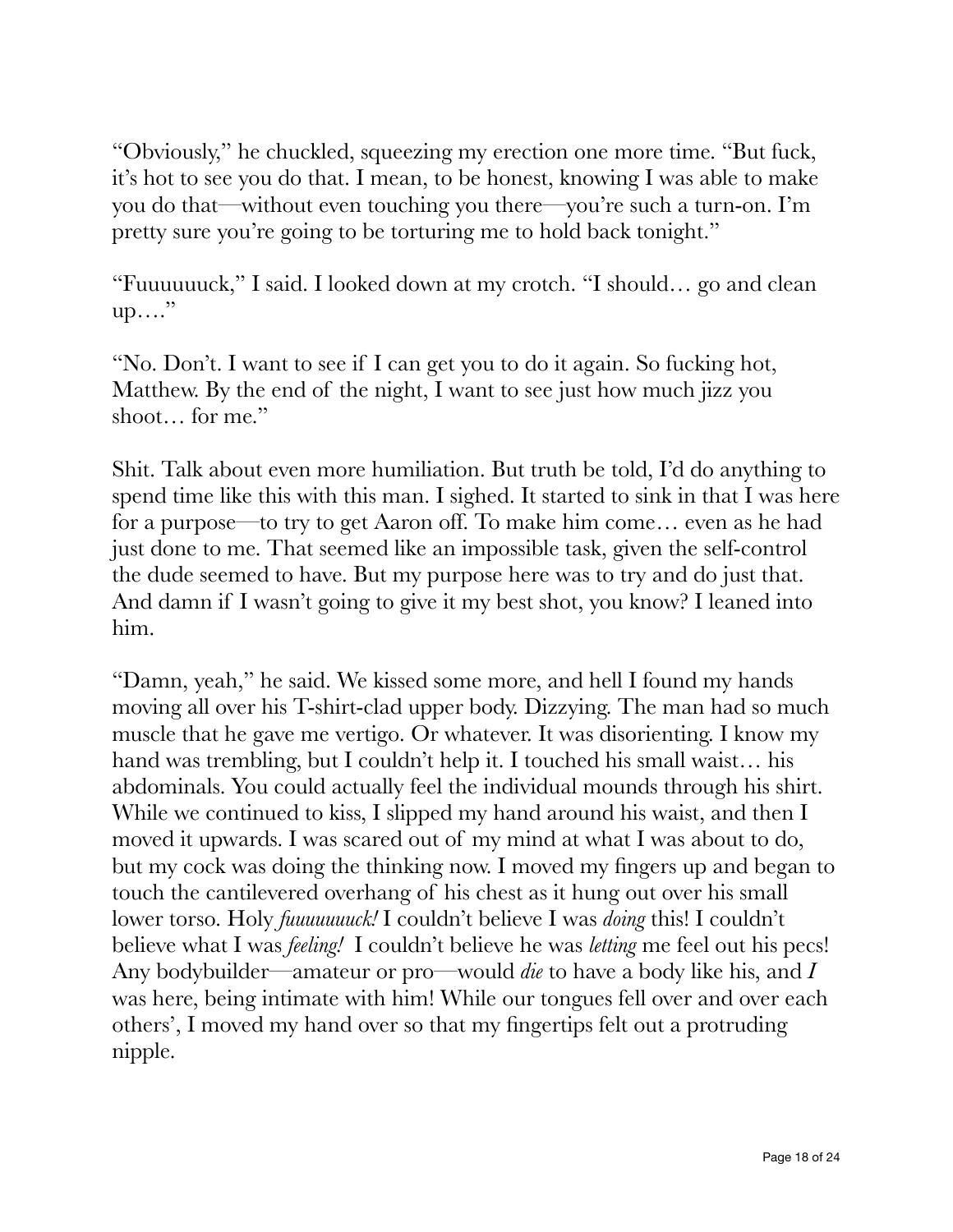He moaned into my mouth at that. Nice. Apparently I'd found something. Something that Aaron liked. Something that made him… weak? Heck-fire I was gonna remember that.

I moved my hand higher, and soon I was feeling out the enormous shelf of his chest. It was so hard and... huge. I groaned into his mouth. He seemed to like that I was enjoying this. I kept moving my hand over and around his pecs, and I swear I wasn't sure what was real anymore. Back and forth. At one point, Aaron rolled his pecs for my hand on top of the fabric… slowly… seductively.

And fuck. I'd just come… not three minutes earlier… and guess what. Fucking fuck. I could feel the warm jizz filling my pants once again. This time it wasn't as *jerky.* It was more of a steady stream, and hell… where was all of this fluid coming from?! I was *filling* my pants. We kept kissing; he kept flexing and dancing his pecs under the very-tight T; I kept enjoying the sensation of having my hand move over his chest like a fishing boat moves over the waves of the ocean.

And my pants were now filled with *two* orgasms-worth of my semen.

"Aaron two, Matt zero," he chuckled when he broke the kiss. His bright-teeth grin told how pleased he was… and not only because he found it hot, but because he was so fucking competitive. I knew he loved the power he held.

Yeah, apparently he had sensed my second one. While I wanted to crawl into a hole, even more I wanted to crawl into bed with this physique and cuddle and kiss until the moon crashed into the earth. That's a thing, isn't it? Regardless, I know this is totally off-the-wall here, but shit… I was now officially madly in love with Aaron West. *Danger Will Robinson!*

Of course the fucker *still* wouldn't let me clean up though.

"You're a fucking damn good kisser, man," he said as his blue-green eyes pierced my soul.

"Shit. You make me want to kiss every inch of your body, man."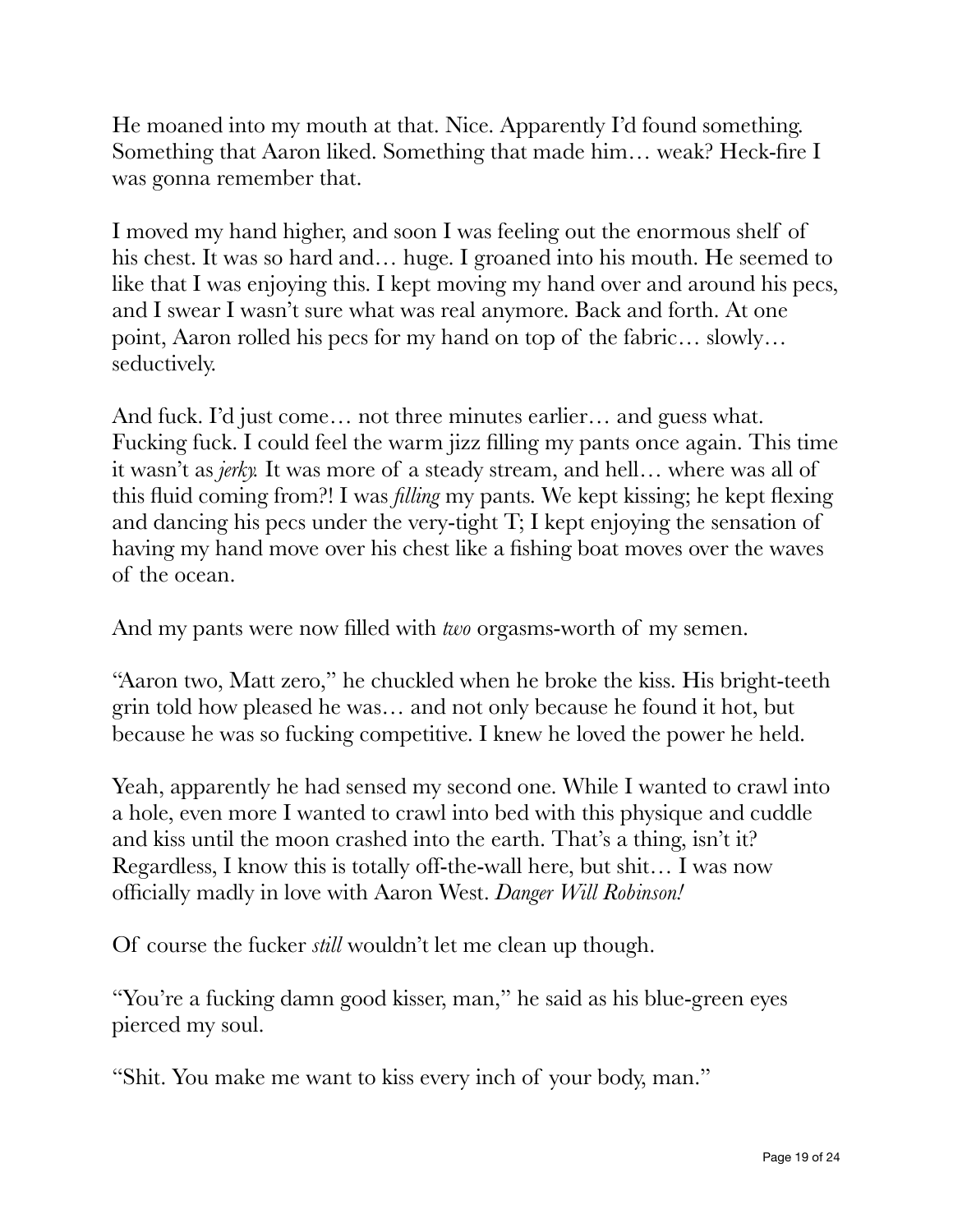His face lit up then he relaxed it. "Well, what's stopping you?"

*Dayum.*

He took my hand and slipped it under his shirt. Again, the definition of his abs was just *insane.* Instinctively, I moved my hand higher. He was warm. And so fucking hard.

"Maybe I should have had you take a break though," he said softly between a new barrage of tender kisses on my cheeks, jaw, and neck. "You're probably gonna come again, now that your hand is under my shirt."

"Uh-huh…" I acknowledged. "And it's all your fault."

"I'll take the blame," he chuckled.

"Well fortunately," I said between kissing him back, "I'm not the one in the competition. So I can come all night long, man."

"Sounds like a plan."

"Mmmm-hmm," I agreed.

I took his nipple between my thumb and fingertip; he moaned again, and… he actually shuddered.

"Ooooohhh," I said softly. "Big, strong Sergeant Muscles has a thing for having his nips teased?"

"Fuuuuuck, Matt. Your touch is so hot."

"Hmmm…. Well, we obviously have found an area of interest. Might have to make sure you're able to withstand someone tweaking your titties, big muscle man."

"Oh, fuck. Yeah, you found… a weak… spot, dude."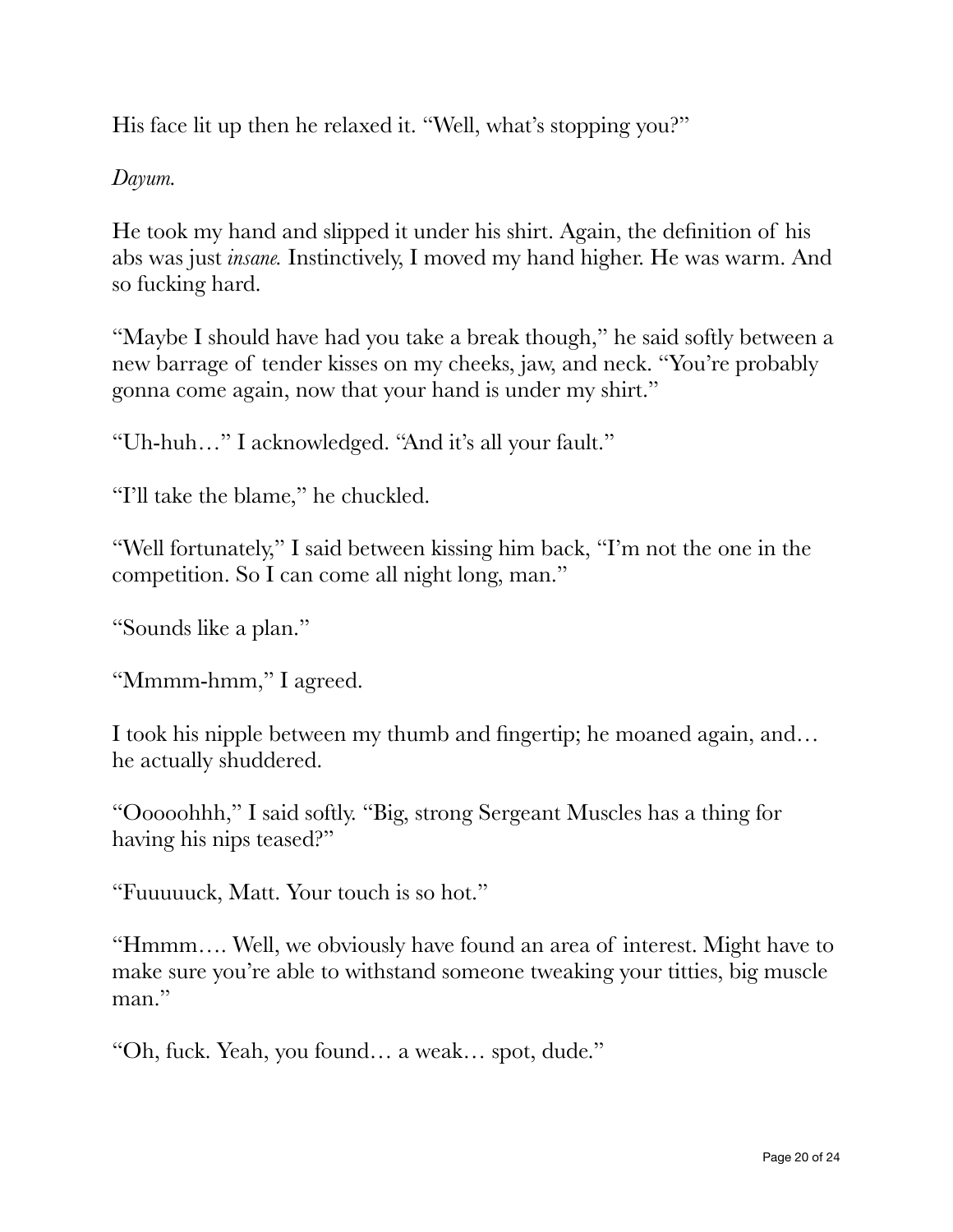Suddenly the image of some big muscle guy feeling out Aaron's muscles filled my mind. And while that image definitely made my sopping-wet cock jump and tighten, I actually got a sick feeling in my stomach. I didn't really want someone else to know Aaron's body like that. Fuck, I hadn't even seen the guy naked yet, and I was becoming possessive? Shit. That sounded… serious. Seriously dangerous.

Aaron slipped his fingertips inside my pants. I could feel him dancing around in there, feeling my pubes, scooping up some of my come… He brushed against my rock-hard cock too. "Fuck, Aaron. Unless you want to totally dehydrate me even before we get your shirt off, you're gonna wanna *not* touch my cock like that."

"Hmmm… little Pfc. Muscles has a weakness too?" he chuckled. And all during this time, we kept tenderly kissing each other. And I moved my hand under his shirt to feel his massive, hard, warm pectoral. Shit, the cleavage! His shaved chest was insanely full of big, hard, mounded muscle! *Goddamn!* I couldn't believe this! This was more than every single wet dream I'd ever had! And he'd called me Pfc. Muscles. Well, thanks for that, man. But even though I took pride in my body, pawing all over this muscle god I knew his statement was basically laughable. Not only was I not in this guy's league, I wasn't even in his *universe!*

We continued like this for a while longer. At some point I found myself totally on top of him, spread out the length of his couch. Obviously the man was a total Alpha, but he seemed to like letting me climb him. And lay on top of him. His erection in his trousers was... like everything else about him... *enormous.* I pushed mine into his, and we both canted our hips, frotting and groaning against each other. And we for *fucking* sure both loved kissing and cuddling. Damn, this was so hot. "I want to take off your shirt. Fuck, I want to feel all your muscles against me," I said while I lay totally on top of him.

"You don't hear me arguing with that idea."

Alrighty then. Even though I was on top of him, I started to tug on his shirt, trying to get it up. He let me. When I finally got it up, and he partially sat up and pulled it all the way up, over his head, I just couldn't believe it. "Hooooooly… shit Aaron! You're beyond…." Here I was on top of this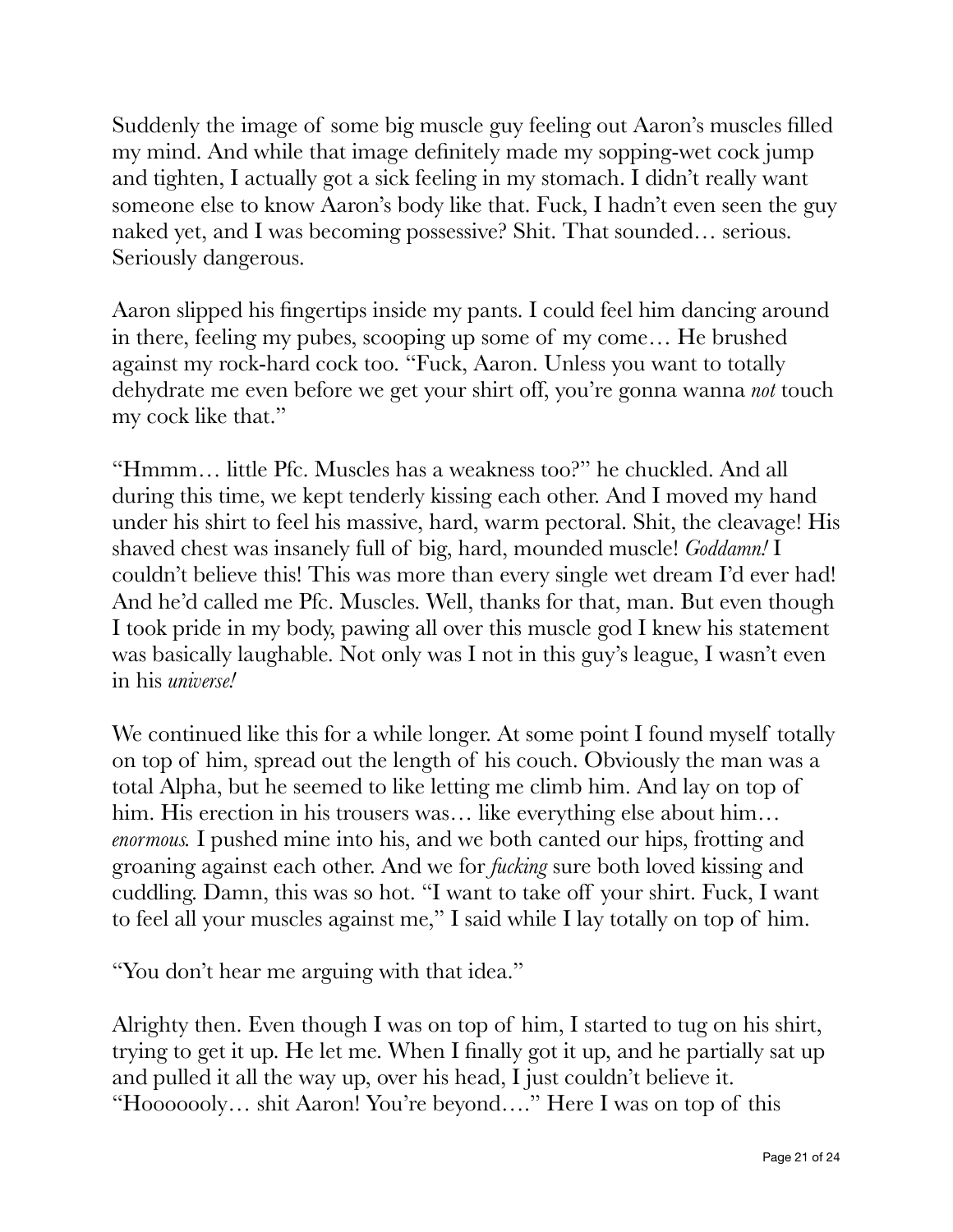perfect specimen of bodybuilding perfection… *Perfection…* The man had no flaws. And his muscles were more ripped, gargantuan, gorgeous, and lean than anything I'd ever, *ever* seen. And *definitely* more than I'd ever *felt!*

He leaned back, totally horizontal on the couch, and I lay back on top of him, gently kissing him. You'd think that I'd have exhausted my store of seminal fluid. But you'd be wrong. I'm laying on top of the most perfect muscle god in the universe, and once again, I'm filling my pants. Just astounding, the effect he has on me.

"Shit, Matt. Where's your self control man?" he chuckled as my third orgasm within the past half hour rolled through me.

"Don't… fuuuu…" I groaned between jerks into my sopping underwear. "I… Shiiiiiiit…"

He wrapped his tremendous arms around me tightly while I came and came over him. It would have been mortifying if it hadn't been the hottest thing I'd ever experienced in my life. When I finished, I dropped my head onto his shoulder and panted. His chest rose and fell under mine.

It wasn't even 20:00 hours, and I was exhausted.

"You're thinking pretty loudly," he said.

"Oh? So what were you hearing then?"

"You're wondering how you're going to last all night."

"All night? Well, I hadn't even considered *all night,"* I said. "But yeah, I was totally wondering how long I can last with you before they need to cart me off to the medic."

His body resonated under me with his laugh. "Don't worry. I'll take care of you. I have plenty of water, man. And yes, you are staying here all night."

I jerked my head up.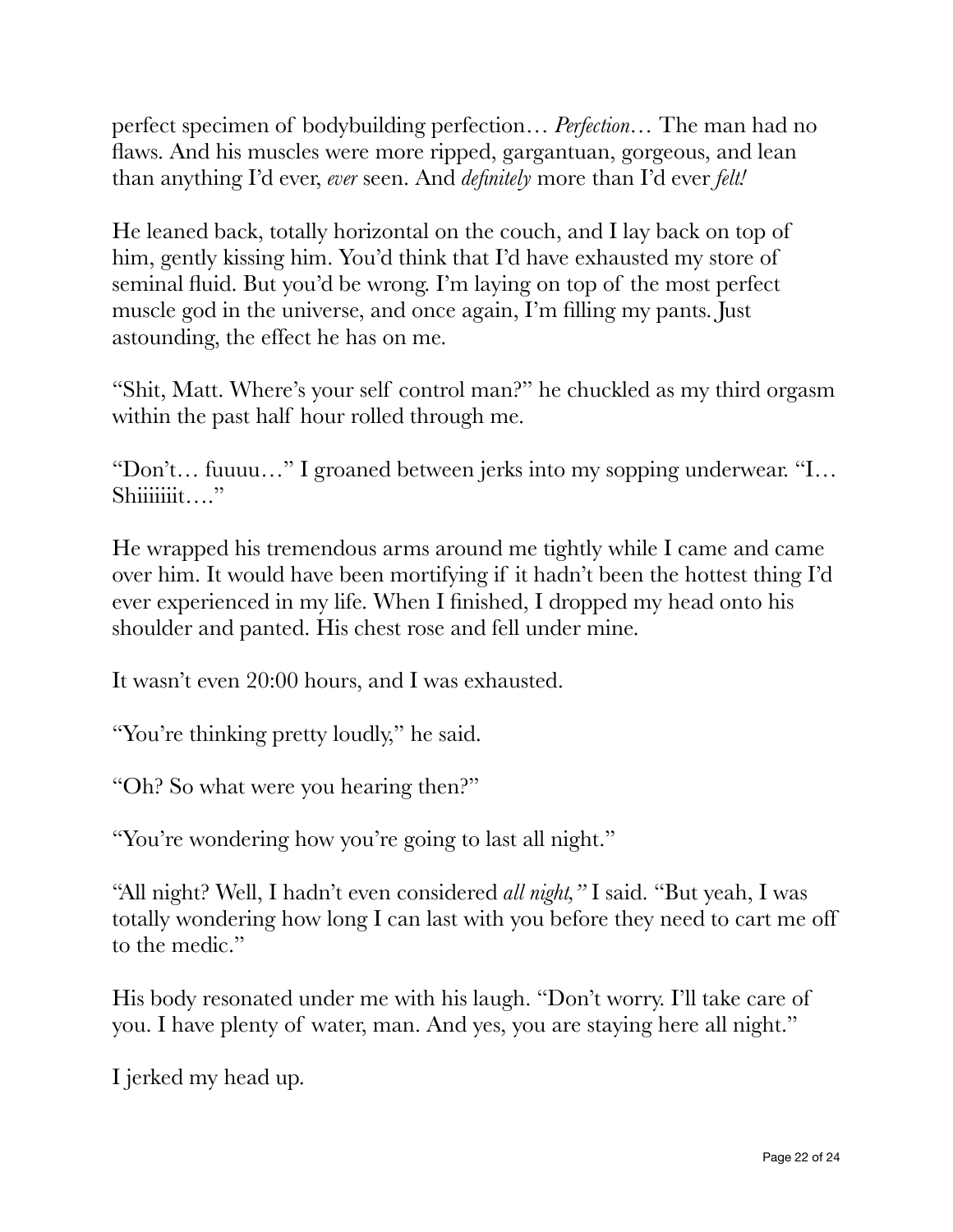"Yep. Paperwork's all turned in."

"But… sergeant. What about the favoritism thing?"

"Stand down, private," he chuckled. "Where you are tonight is on a need-toknow basis. And no one else needs to know. Besides, this has all been approved by Colonel Nelson; he told me I could do whatever is necessary in order to win."

Apparently I was necessary. I rested my head on him again, relishing in the warmth of his muscles. His body was a heat factory… hard yet so fucking gorgeous and inviting. I sighed.

"Take another minute, Matt. Then we'll get up and get some water. We can head into my bedroom then. We have some more work to do to make sure you test me to my full sexual limit."

"Shit, yeah."

*— SRS*

**NOTE 2:** *The characters in this story are played by professional, fictional actors and are not intended to represent, mirror, or allude to any real people. Any similarities with actual people are unintentional, inadvisable, inadmissible, and unbelievable. Additionally,* **any images that may be included herein** *are taken from the Interwebs, and do not in any way infer said model's sexual orientation, proclivities, desires, moral values (or lack thereof) in any way. They're just pictures of random hunks that look really, really good. That's all. Don't go concluding shit that's not concludable, okay?*